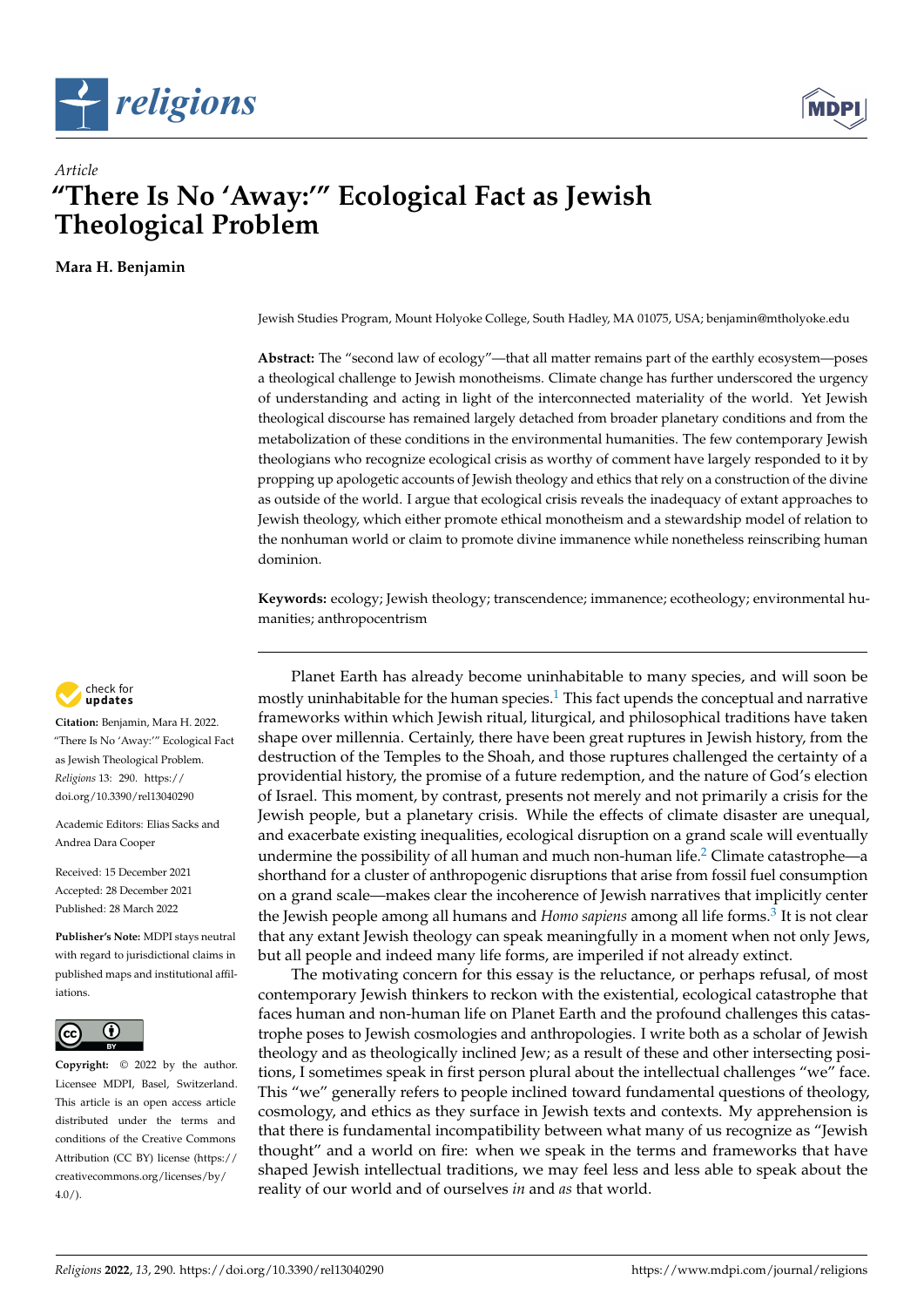<span id="page-1-0"></span>The pickings for the present scholarly critique are remarkably slim. An unscientific survey of recent Association for Jewish Studies conference programs suggests that climate disaster and other "environmental" issues remain marginal to critical scholarship in Jewish studies. This paucity of engagement stands in marked contrast to the proliferation of critical theorizing that has, for the last decade and a half, aimed to metabolize the meaning of this unfolding disaster for the humanities beyond Jewish studies.<sup>[4](#page-12-0)</sup> In what follows, I consider the work of the handful of contemporary scholars of Jewish theology who *have* addressed environmental issues in some form. $^5$  $^5$  I will argue that although some of the contributions are more intellectually adequate than others to the current moment, extant theological work directly addressing climate catastrophe has sidestepped the most critical intellectual challenges.

<span id="page-1-1"></span>This problem bears examination from multiple directions. In this essay, however, I limit myself to considering a specific point of conflict between familiar modes of Jewish theological expression and the current moment. On the one hand, dominant forms of Jewish liturgy, practice, and speculation largely affirm a God who is in some sense not, or not yet fully, here in the earthly realm: the world exists because a God who is not here created it and because a God who is not wholly available within ordinary earthly processes and materials revealed a set of teachings not otherwise available to the people of Israel. On the other hand, the principle of the conservation of matter, applied to ecology, teaches us what Barry Commoner called, in *The Closing Circle* (1972), the "second law of ecology" half a century ago: "Everything must go somewhere. There is no 'waste' in nature and there is no 'away' to which things can be thrown" [\(Commoner \[1972\]](#page-14-0) [2020,](#page-14-0) p. 36). Ecologically speaking, everything that *is*, is "here", and our ecological disaster reveals that truth ever more starkly.

<span id="page-1-2"></span>In this essay, I argue that contemporary Jewish theological commitments to a God who is in some crucial sense, if not completely, "away" fundamentally obscures the interconnected materiality (itself inseparable from the creative agency) of the world revealed by ecological disaster. $6$  While Jewish modes of speaking about ultimate reality are, of course, variegated and polyvocal, and while some esoteric mystical Jewish traditions raise the possibility of a fully present God, the vast majority of the exoteric tradition is incompatible with contemporary ecological knowledge. I argue that Jewish thought has a *theological*, and not only a social or ethical, problem when it comes to ecology.

Before proceeding, I want to state plainly that I am *not* arguing that a shifted theological landscape will directly (or perhaps even indirectly) shift human behavior with regard to the climate crisis. In my view, human activity is far too complex and multidetermined to sustain such a claim. Nor am I arguing that Western religions' understanding of a transcendent God is directly complicit in or culpable for ecological crisis. The locus classicus of that argument is Lynn White, Jr.'s "The Historical Roots of Our Ecologic Crisis", a brief but much-cited piece which argued that, "viewed historically, modern science is an extrapolation of natural theology and . . . modern technology is at least partly to be explained as an Occidental, voluntarist realization of the Christian dogma of man's transcendence of, and rightful mastery over, nature" [\(White](#page-15-0) [1967,](#page-15-0) p. 1206). Christian cosmology, for White, was thus culpable for contemporary environmental exploitation and the resulting disaster of climate change.[7](#page-12-3) White's essay ignited scholarly interest in the topic of religious environmental ethics, and many scholars sympathetic to normative religious claims were eager to defend Jewish and Christian theological traditions in the face of White's charge.

<span id="page-1-3"></span>I begin with a fundamental ecological principle—the so-called second law of ecology and the frequently suppressed knowledge of ecological crisis to investigate how climate disaster interrogates the theological economies of Judaism. In particular, I juxtapose the "hereness" of earthly matter in ecological thinking with the "awayness" of God in dominant Jewish theological traditions. I then consider the two principal approaches Jewish theologians have taken when writing about matters of ecological concern: one that doubles down on the "awayness" of God and another that, while acknowledging the 'hereness' of life and divinity on the earthly plane, only partially reckons with the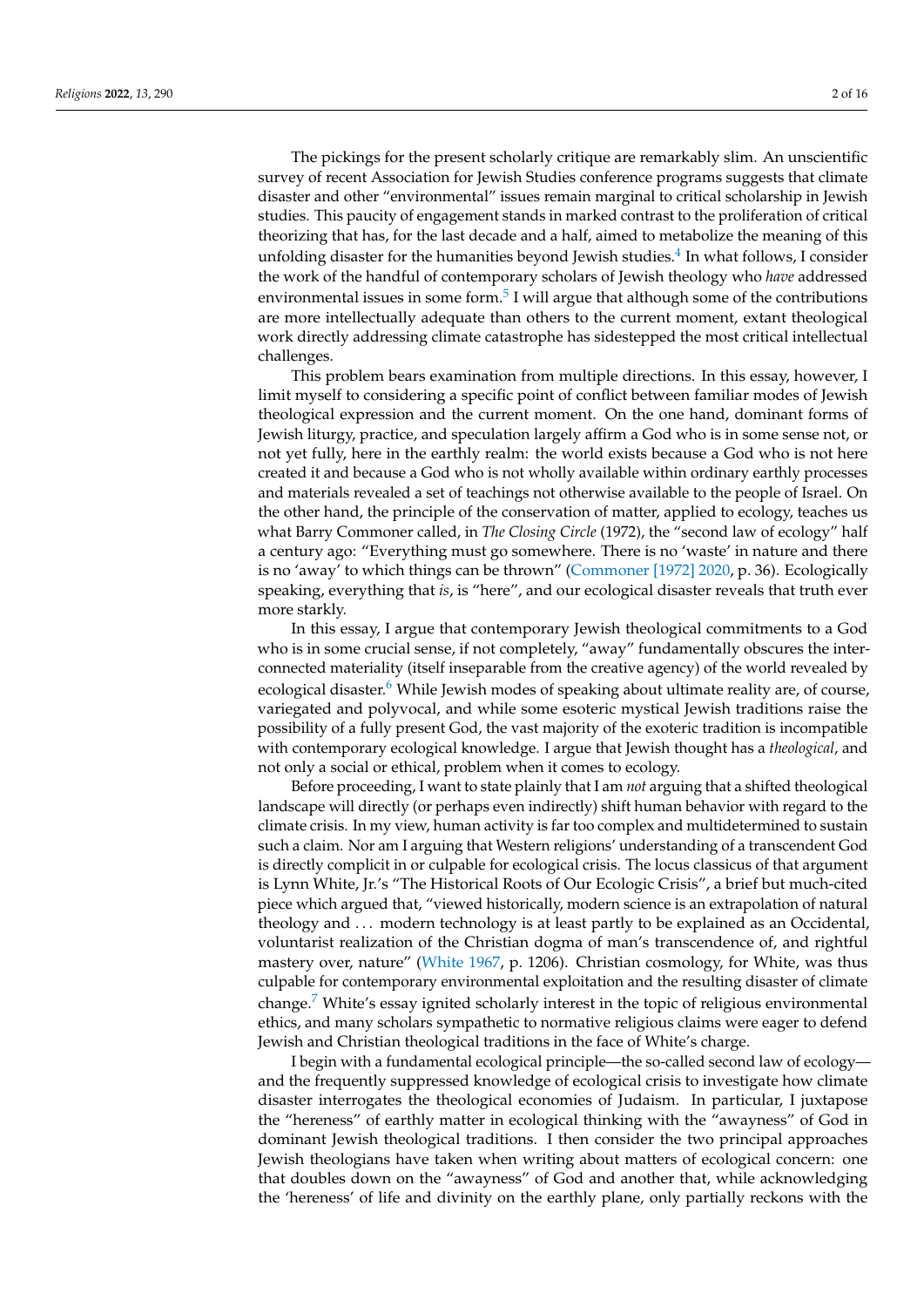<span id="page-2-0"></span>theological implications of that concession. Theology, as I understand it, is a discourse that claims to address ultimate reality and to conceptualize our place in the world; for this reason, it is especially troubling when theologians participate in what Amitav Ghosh has called the "Great Derangement".<sup>[8](#page-12-4)</sup> I hope with this critical essay to prompt Jewish theologians, rabbis, activists, and others to begin the difficult, and necessarily collective, constructive work of grappling with planetary crisis.

#### **1. "There Is No 'Away'"**

Eventually, all biotic matter becomes soil and nutrients; minerals, over time, eventually become biotic. Inorganic compounds corrode or degrade and leach into soil, the air, and the water. Industrial waste intermixed with organic matter may be ingested by birds or swallowed by sea creatures, rummaged through and reused one last time by the impoverished, or carried off to eventually reach the local harbor or river, and from there onward to the next waters. But even "final destinations"—landfills, wastewater treatment facilities, the Pacific Garbage Patch—are not final in any ultimate sense. Microplastics eventually enter human bodies through human consumption. Industrial waste settles in the soil out of which new life is to emerge; growth continues, but under compromised conditions.

Those of us in the wealthiest and most insulated enclaves of the Global North think about the waste we produce with our bodies, with our habits, and with our societal infrastructure only occasionally. Most privileged inhabitants in these wasteful societies and I include myself in this group—could furnish these answers to "where things go" if pressed. The journey of matter might cross one's mind when the toilet breaks, when we "downsize", when we have occasion to visit the town dump, or when we have the burden of disposing of a deceased relative's possessions. But, by and large, those of us whose comfort is made possible by environmental racism and global inequality have repressed the knowledge that all things end up *somewhere*, and that the somewhere remains terrestrial: here, with us. As the consequences of these choices become increasingly severe to more and more people, this strategy of "not knowing" will be tested.<sup>[9](#page-12-5)</sup>

<span id="page-2-1"></span>The shorthand in ecology "there is no 'away'" expresses the principle of the conservation of matter within the planetary system. We still use the phrases "throw it away", "give it away", or "flush it away" to refer to the act of removing from our immediate sight or proximity what has been designated as no longer valuable. This persistent linguistic fiction shelters the privileged from grappling with the fact that there is no ultimate "away" to which we can run, and there is no "away" to which we can relegate what is unwanted. The resistance to this fact feeds the ongoing quest by the privileged to move "away", whether in the form of relocating a town or in a flight into space.<sup>[10](#page-12-6)</sup> While ecological disaster is traceable to political, economic, and cultural factors, a *conceptual* world in which there is an "away" buttresses and makes sensible material and social structures.

Commoner's translation of the conservation of matter into ecological terms was formulated as a general principle: that everything—whether we regard it as valuable or as waste—remains "here" in some form:

<span id="page-2-2"></span>A persistent effort to answer the question "Where does it go?" can yield a surprising amount of valuable information about an ecosystem. Consider, for example, the fate of a household item which contains mercury—a substance with serious environmental effects that have just recently surfaced. A dry-cell battery containing mercury is purchased, used to the point of exhaustion, and then "thrown out." But where does it really go? First it is placed in a container of rubbish; this is collected and taken to an incinerator. Here the mercury is heated; this produced mercury vapor which is emitted by the incinerator stack, and mercury vapor is toxic. Mercury vapor is carried by the wind, eventually brought to earth in rain or snow. Entering a mountain lake, let us say, the mercury condenses and sinks to the bottom. Here it is acted on my bacteria which convert it to methyl mercury. This is soluble and taken up by fish; since it is not metabolized, the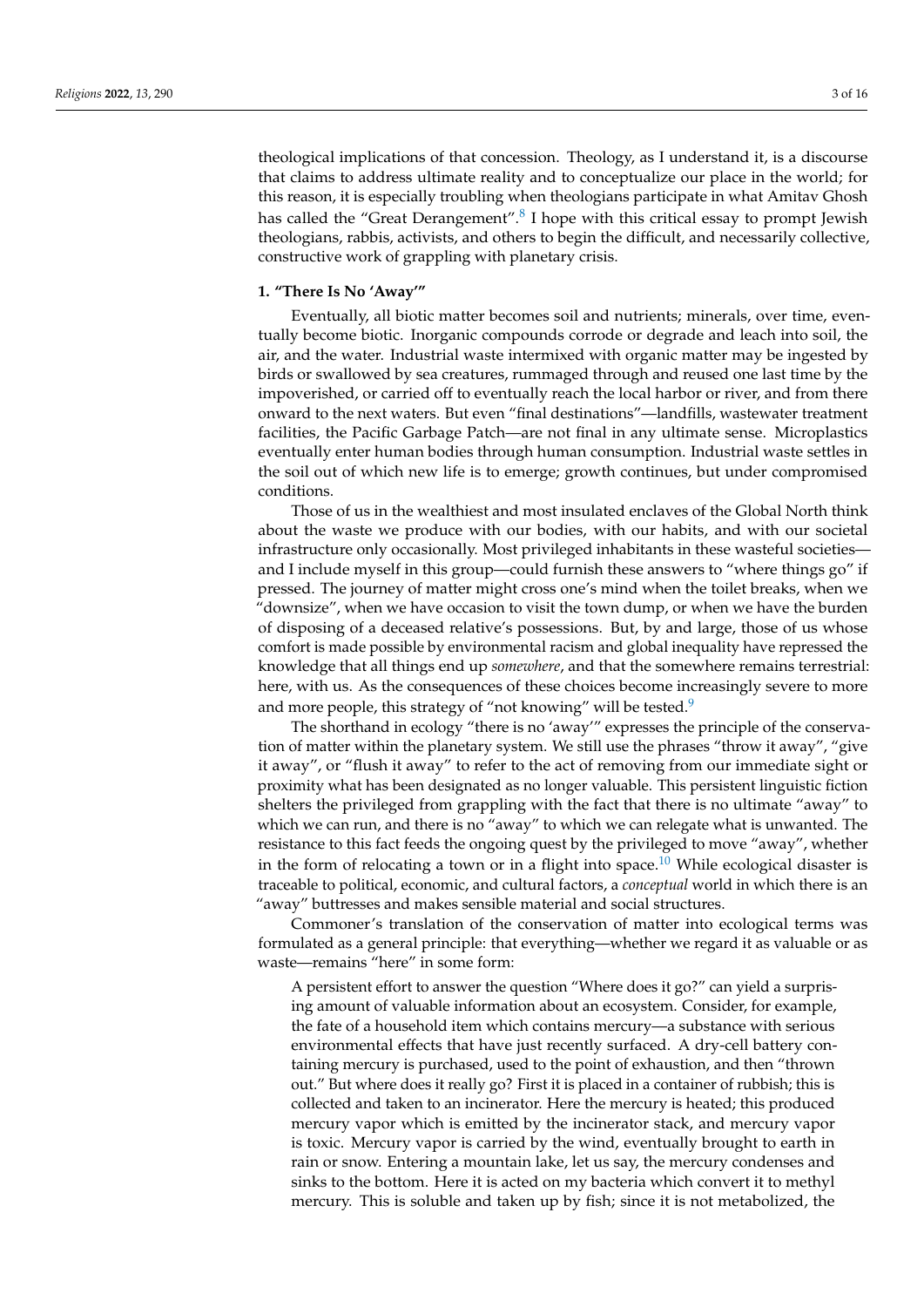mercury accumulates in the organs and flesh of the fish. The fish is caught and eaten by a man and the mercury becomes deposited in his organs, where it might be harmful. And so on [\(Commoner \[1972\]](#page-14-0) [2020,](#page-14-0) p. 36).

Commoner's holistic approach, taken up by James Lovelock as the "Gaia hypothesis", foregrounds the greater whole within which all specific phenomena and processes are contained [\(Rubenstein](#page-15-1) [2018,](#page-15-1) chp. 3). Each of the many particulars leads to and ultimately connects with the others, thanks to the winds and waters that keep all matter in motion and the processes of decay and growth that circulate throughout all living systems. The half century since Commoner's book appeared, which has seen rapidly escalating and interrelated environmental crises, has vindicated this vision of an interlinked planet in which "there is no 'away".<sup>[11](#page-12-7)</sup> And in the last two decades, newly developed fields have become a site for wrestling with the significance of this reality. Scholars in the environmental humanities have examined the inadequacy of many assumptions endemic to intellectual discourse, within and beyond the humanities: the "nature" and "culture" distinction, the presumption that humans are the only truly agentic beings and that the non-human serves merely as the background or landscape upon which humans are placed.<sup>[12](#page-12-8)</sup>

<span id="page-3-1"></span><span id="page-3-0"></span>Yet in the face of an expansive interdisciplinary rethinking of the world's elements and their relationships, contemporary Jewish theological discourse has seemingly continued undisturbed. Rosenzweig's trinity—"God, human, and world"—persists in Jewish theological discourse as an apparently neutral and intelligible categorization. Those of us committed to the relevance and flourishing of Jewish theological discourse must decide against intellectual compartmentalization. We can no longer bracket this most dire, existential situation by focusing on, for instance, the continued existence of Jews as though it were separable from the continued habitability of the planet.

#### **2. The Limits of Jewish Theological Discourses**

Although *ecology* remains a word without broad resonance in Jewish thought, another set of terms—*transcendence* and *immanence*—appear frequently as position markers when socalled environmental questions appear in contemporary Jewish writing. "Transcendence" functions as a rallying cry for thinkers on one side of the discussion, as "immanence" does for those on the other. In discussions of Jewish thought and environmental questions, "transcendence" and "immanence" are often deployed as though they are stable terms that can be usefully juxtaposed to one another. But careful reading shows that these terms are endowed with a variety of different meanings: "transcendence" is sometimes glossed as awayness—the condition of being exterior to and above the earthly realm—but is just as often used to indicate alterity, inaccessibility, immateriality, moral absolutism, and/or the guarantee of necessary ethical hierarchies. In the writings I consider below, "immanence", by the same token, can variably refer to connectedness, identity, equality, participation, and/or materiality. Tracing how Jewish thinkers engage nature or ecology demands that we inquire *how "transcendence" and "immanence" mean* in contemporary Jewish theological writing.

<span id="page-3-3"></span><span id="page-3-2"></span>Such diversity of meanings in Jewish discourse highlights these terms' embeddedness in the social and political projects of emancipation and acculturation.<sup>[13](#page-12-9)</sup> To this day, most Jewish theologians advocating "transcendence" or "immanence" as a theological position unwittingly maintain the cultural struggles that first emerged in central and western Europe in the eighteenth century. "Transcendence" and "immanence" typically are deployed, in other words, as symbolic performances concerning politics or ethics, and always in implicit or explicit relation to one another.<sup>[14](#page-12-10)</sup> As a consequence of both the instability and the perceived stakes of these terms for Jewish discourse, shadow-boxing takes the place of exploration of different theological models. In the fray, ecological disaster itself becomes occluded as a serious issue for Jewish theology. I fear that ecological considerations will remain marginal as long as the terms of discussion remain fenced in by polemical enactments.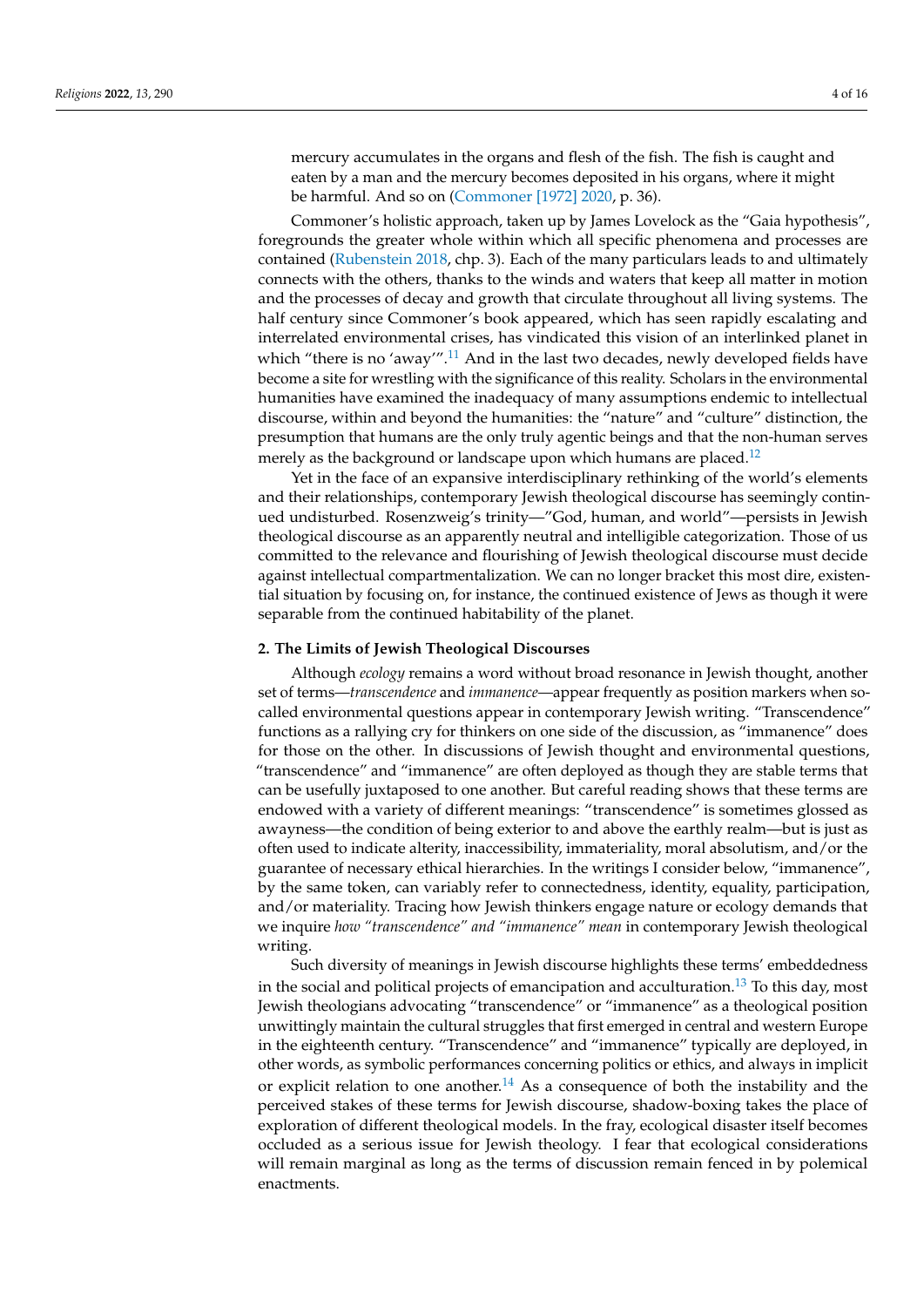And yet, these are the terms that mark the boundaries of the (limited) discourse to date, and thus I trace how they function in two principal angles from which Jewish thinkers have approached "the environment" in contemporary discussions. In the first, the descriptive characterization of Jewish theological assumptions I sketched above—of a God who is envisioned as outside of our world—becomes a prescriptive orthodoxy: the God of Israel *must* be outside of "nature"; in the more extreme versions of this position, the God of Israel *opposes* the "natural order". Only a God so constructed, it is claimed, can ground ethics, for "nature" itself is amoral and unable to furnish the grounds for ethics. This argument was fervently endorsed among modernizing central European thinkers in the 19th century and has appeared once again, in the context of environmental issues, among 21st century American Jewish thinkers [\(Erlewine](#page-14-1) [2020\)](#page-14-1).

For thinkers in this vein, divine transcendence is not a problem but, on the contrary, the sine qua non for any theology that can properly be called Jewish. From this starting assumption, the only possible response to ecological crisis is to double down on the affirmation of divine transcendence. The God who is elsewhere has left in his stead a capable viceroy—the human being—who stands analogously apart from creation and acts in an analogous relation of care/dominion over it. This model, often referred to as a model of "stewardship", thereby affirms divine transcendence and, in so doing, reinscribes both a God who is away and the ambiguous and distinctive position of humans in relation to the rest of the phenomenal world.<sup>[15](#page-12-11)</sup> This approach is affirmed explicitly by the vast majority of contemporary Jewish thinkers who address ecological issues as the appropriate grounding for Jewish environmental ethics. It is the also a model implicitly, and sometimes explicitly, echoed by most Jewish environmental activist organizations, including Dayenu, Hazon, and the Coalition on the Environment and Jewish Life.<sup>[16](#page-12-12)</sup>

<span id="page-4-1"></span><span id="page-4-0"></span>The second approach, evident in the contemporary flowering of neo-Hasidism, translates some aspects of the mystical and Hasidic corpora into terms that can speak to the current moment of ecological crisis. Jewish mystical traditions are attractive to some contemporary Jews because mystical corpora seem to offer an indigenous Jewish language with which to articulate the intrinsic value of the created world as a manifestation of the divine, and humans as integrated into rather than apart from the created world. Proponents of a "immanentist" reading of Jewish thought argue for the problems, variously, of the domination or alienation represented by the "transcendent God". However, I argue, most articulations of Jewish theological immanence embrace a form of panentheism that reproduces, if in less dramatic form, a God who is "away".

### *2.1. In Defense of Transcendence*

Some contemporary Jewish theologians reject, on principle, the rethinking of the conceptualization of the world that ecological disaster has prompted in so many other corners. The argument that consistently appears among such thinkers turns on the claim that Jewish theology (or "Judaism") stands or falls on the disentanglement of God from the so-called natural world. "Transcendence", in these arguments, functions as the guarantor of not only the distinction between God and nature but of *all* distinctions, even the capacity for making distinctions, which, it is claimed, "ethics" requires.

Given this starting point, it is little wonder that the (few) theologians in this group who engage environmental concerns reproduce the apologetic claim that "Judaism" promotes "respect for nature" [\(Goodman](#page-14-2) [2002\)](#page-14-2). A few recent examples should suffice to draw the outlines of this approach, which retains a surprisingly tenacious hold on contemporary Jewish theological discourse.

<span id="page-4-2"></span>The title of Kenneth Seeskin's "A Plea for Transcendence" (2014) indicates the reac-tionary tone that characterizes his essay.<sup>[17](#page-12-13)</sup> Seeskin speaks in military metaphors of a "battle for transcendence and against immanence" and issues a call to "defend" transcendence [\(Seeskin](#page-15-2) [2014,](#page-15-2) pp. 415, 426). Immanence, in this account, stands for the confusion of categories ("light and darkness, the sacred and the profane, the divine and the human") and thereby reflects a far graver improper mixture: confusion between the "is" and the "ought"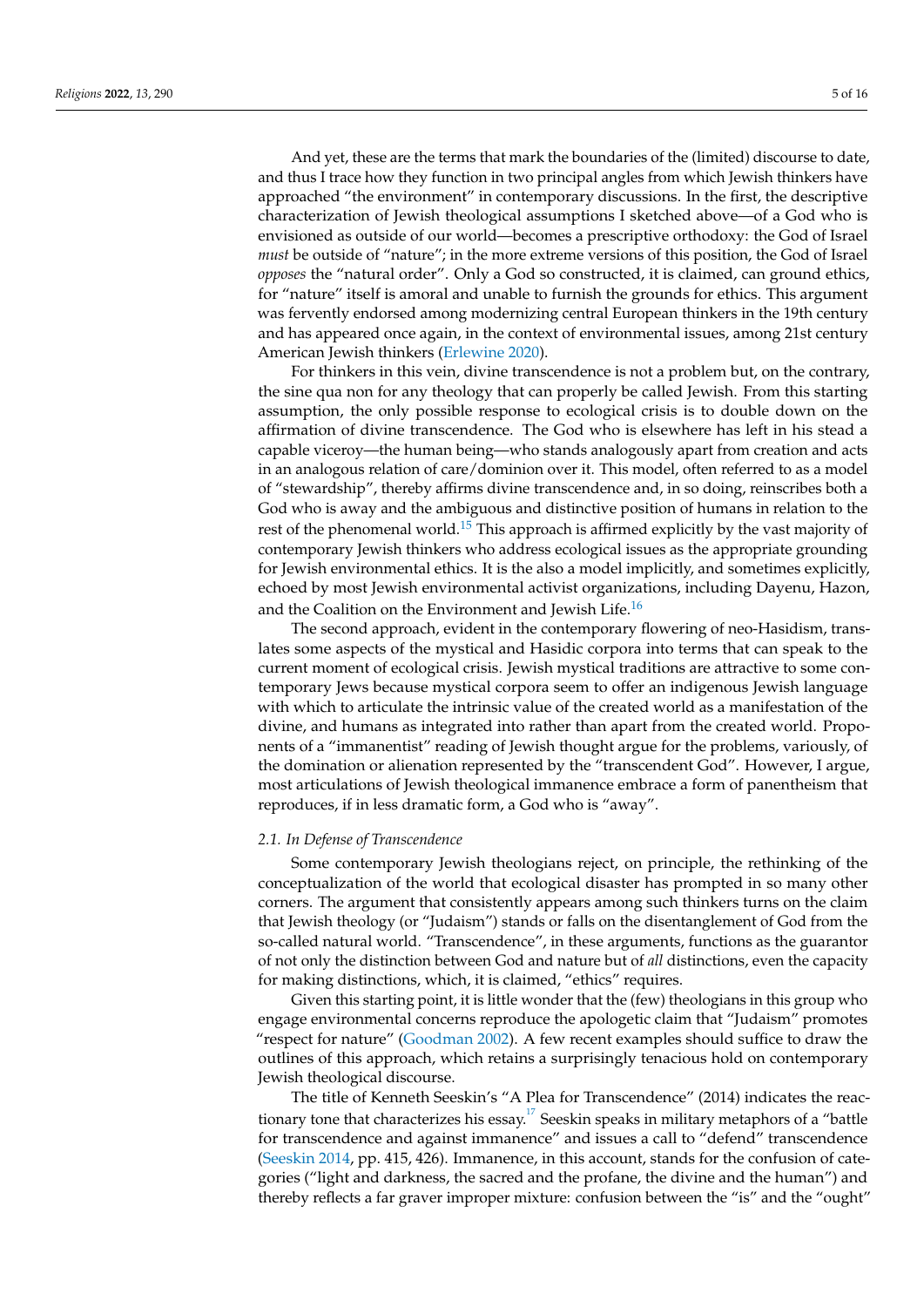[\(Novak](#page-14-3) [2019,](#page-14-3) p. 99). Such confusion is the enemy Jewish monotheism has been called upon to vanquish, whether in ancient form or in the present: "In the world of mythology, the line separating the divine and the human is porous: gods take on human characteristics and humans take on divine. In the world of monotheism, it is otherwise: there is light and darkness, the sacred and the profane, the divine and the human. To cross or confuse them is to threaten the foundation on which the world is based" [\(Seeskin](#page-15-2) [2014,](#page-15-2) p. 413). Seeskin's essay forecloses asking how the transcendent/immanent duality has been constructed and how the relationships among phenomena in the so-called natural world might be reimagined beyond it. The binary itself, and an insistence on the disenchantment (Seeskin's term) of the world is critical to what Jewish philosophy has insisted on and must insist on [\(Seeskin](#page-15-2) [2014,](#page-15-2) p. 415).

<span id="page-5-0"></span>This argument retraces the arguments of nineteenth-century ethical monotheists, who imagined Jewish religiosity as a rejection of "paganism" (which was, they claimed, the logical end of immanent understandings of the divine) and any other possible affirma-tion of divinity within the created world.<sup>[18](#page-13-0)</sup> The contemporary polemic closely resembles, and in fact reanimates, the defensive stance adopted by Jewish thinkers who responded to philosophical and political anti-Judaism in modernizing Germany, who argued that Judaism's untainted monotheism guaranteed a universal ethics. The continuation of this thinking even extends to the portrayal of Christianity, which, as in earlier accounts, is characterized as partly "pagan" insofar as a doctrine of incarnation affirms immanence unapologetically.<sup>[19](#page-13-1)</sup>

<span id="page-5-2"></span><span id="page-5-1"></span>The tenacity of this approach is evident in the title of David Novak's 2009 Gifford lectures, *Athens and Jerusalem: God, Humans, and Nature*, which organizes itself in terms of the contrast between Greek philosophy and Jewish religiosity, as in [\(Strauss](#page-15-3) [1997\)](#page-15-3). As in the ethical monotheist rhetoric of German Jewish philosophy, the contrast between "Judaism" and some version of "paganism" forms the axis along which a "Jewish approach to nature" must be plotted.<sup>[20](#page-13-2)</sup> Novak's account, like Seeskin's, underscores this contrast: "There is no greater difference between biblical theology and classical philosophy than in their different approaches to how humans are related to nature . . . What underlies the essential difference between Hebraic and Hellenic myths of God's relation to nature is that in the Hebraic view the One God is the Creator of the whole universe, and that humans are God's chief creation in that universe". Novak, like Seeskin, cannot but present the "Hebraic" view of the world created in time by the "inscrutable will of the transcendent God" without an opposite, even as he attempts to offer a contemporary response that transcends both poles.<sup>[21](#page-13-3)</sup>

<span id="page-5-4"></span><span id="page-5-3"></span>Given this approach, it is no surprise that Novak rejects any possible "environmentalism" that questions the fundamental distinctiveness of the human being from the rest of creation or that challenges the hierarchical relationship Genesis 2 seems to authorize: "Our non-subordination to the earthly environment is evidenced by the fact that we do not simply accept our place in the environment, but have to work to make the environment our home *in* the world. That is because we are not *of* the world".[22](#page-13-4) This approach precludes the fruitful questioning of the "natural world" and humans' place in, as, or beyond it that has been so exciting in recent years throughout the environmental humanities; the world of living things and dynamic processes, in Novak's account as in many others, is necessarily flattened and made into the precondition of covenant. But of more immediate concern here is the insistence on a kind of "away" that grounds ethics and theology, the former of which, in particular, functions as a shorthand for the essential meaning of Jewish monotheism. Novak's imagining of humans (and, one suspects, of Jews in particular) as "not *of* this world" means that the biblical stewardship model entails caretaking that which is fundamentally separate from the self.

Hava Tirosh-Samuelson offers a final and in some ways distinctive example of this strain among contemporary Jewish theologians. Tirosh-Samuelson, unlike the others I have mentioned in this section, has demonstrated a consistent interest in contributing to scholarship at the intersection of science and religion. Over the last twenty years, she has devoted significant scholarly energy to exploring environmental issues and especially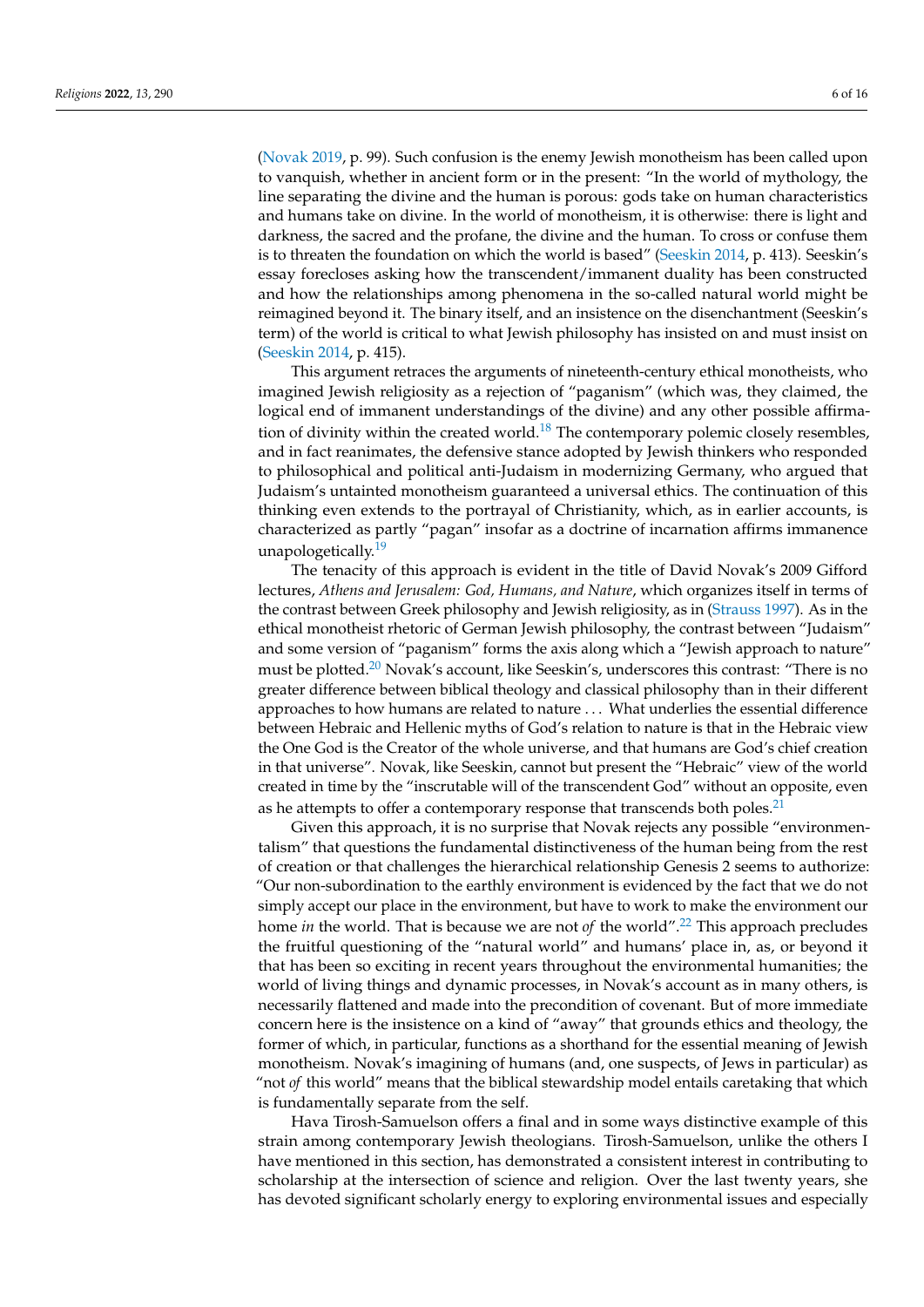<span id="page-6-0"></span>Jewish environmental ethics. Her approach has remained consistent: humans are stewards in relation to the so-called natural world. $^{23}$  $^{23}$  $^{23}$ 

<span id="page-6-1"></span>In her 2001 essay, "Nature in the Sources of Judaism", Tirosh-Samuelson framed this model of stewardship as *the* Jewish approach: "Jewish environmental philosophy and ethics cannot be based on a simplistic version of pantheism that acknowledges only the world and nothing beyond the world. From a Jewish perspective, 'biocentrism' is just another form of paganism that must result in idolatrous worship of nature".<sup>[24](#page-13-6)</sup> Jewish thought, she argues, does and must reaffirm the exceptional place of the human being within the created order. Human care for and position in relation to the earth, she notes approvingly, replicate the relation between the transcendent God and the created world. Only by affirming this position can Judaism distinguish itself from "paganism". The only properly Jewish theology, it seems, is one that recognizes a God who is "away".

In her most recent essay on the topic (2020), Tirosh-Samuelson makes the same argument for stewardship, but now foregrounds monotheism: "religion, *or more precisely the monotheistic traditions*, offer a meaningful framework to face the Anthropocene because they relate human flourishing to history".<sup>[25](#page-13-7)</sup> Tirosh-Samuelson recommends that we

<span id="page-6-2"></span>draw our inspiration from the religious imaginaries of the monotheistic traditions —Judaism, Christianity and Islam—because they offer a meaningful narrative in which humanity and nature are *interdependent but not fused into each other.* A religious imaginary will enable humanity to modify and adapt its behavior in order to survive and perhaps even thrive on our damaged planet which they might heal if they choose to alter their conduct [\(Tirosh-Samuelson](#page-15-4) [2020,](#page-15-4) p. 396).

Notably, Tirosh-Samuelson does not mount an argument in which she explains the preference for monotheism; non-theistic, polytheistic, and indigenous ("animist") traditions are apparently not worth examining. The reader can only infer that traditions beyond monotheism do not draw the lines between humanity and nature clearly enough; they fuse what ought to be separate. In keeping with the tradition of nineteenth-century ethical monotheism, Tirosh-Samuelson positions Judaism as the best expression of this monotheistic ethos. Thus, even in a thinker who has devoted remarkable energy to environmental issues, we find a triumphalist account of the moral superiority of Judaism (or perhaps any monotheistic religion) against the false and dangerous religions of "nature".

To blithely dismiss indigenous religious traditions as false, amoral, or unable to accommodate ethics represents an approach that has long outlived the historical moment and conditions that gave rise to it and is inadequate in a moment of ecological crisis. Jewish theology and ethics can and must find another path, one not predicated on polemics.

#### *2.2. God within and behind the World: Immanence and Ecology in Jewish Discourse*

In contrast to arguments for transcendence, other contemporary Jewish thinkers have argued that the present moment underscores the necessity of conceiving God in immanent terms. As noted above, immanence is an elastic term. For some thinkers who endorse an immanentist approach, to speak of God as immanent means that God partners with humans in some form, in their individual lives or in history as a whole. For others, the claim that God is immanent in the world means that everything in the created world bears a trace of the divine within it, which ennobles the material world.

In modern Jewish theology, the privileging of immanentist conceptions of God as a corrective to the perceived failures of overly transcendent ideas of God long predates the current environmental crisis. Indeed, this interest reaches back to the first wave of neo-Hasidic thought, in the early 20th century, and is especially prominent in Martin Buber's work. Theologies of immanence gained a foothold in North America in the American counterculture of the 20th century and in feminist theology and have remained important among early 21st century thinkers who claim the mantle of neo-Hasidism. In Jewish Renewal, leaders were instrumental in amplifying and transforming immanentist elements of mysticism to a wide audience; Arthur Waskow in particular has been an influential voice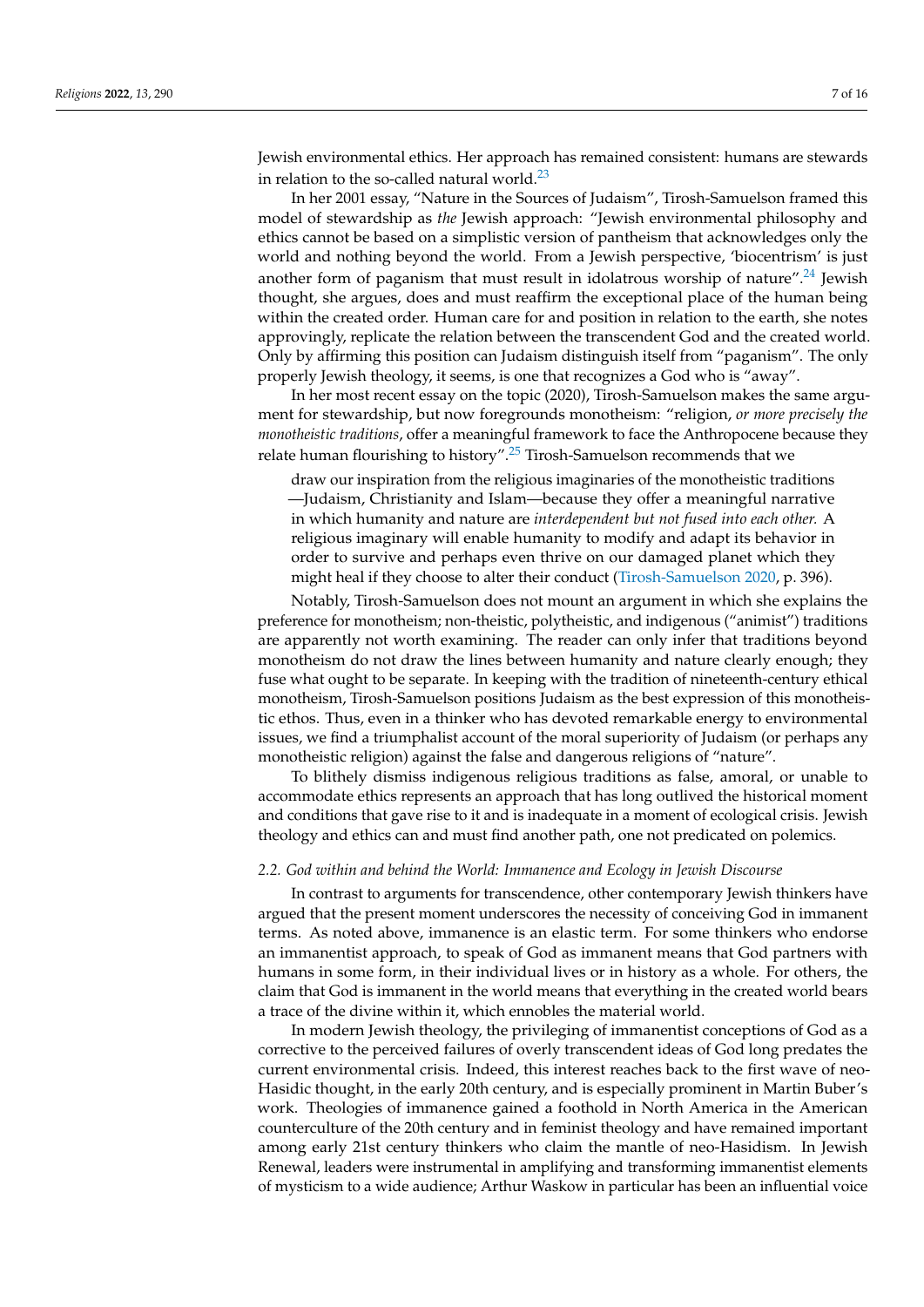in arguing for the centrality of environmental concerns to Jewish tradition since the 1990s [\(Waskow](#page-15-5) [1997,](#page-15-5) [2000,](#page-15-6) [2015\)](#page-15-7).

Feminist theologians have made immanent theologies central to their critical and constructive projects in Christian/post-Christian as well as Jewish contexts. Feminist theologians across both traditions, typically emphasizing the link between how we imagine God and the social order, have argued that transcendent concepts of God justify men's domination of women, racial hierarchies, and ultimately, the colonization of the consciousness of the oppressed. For feminist thinkers within these traditions, immanence became a central project for creating post-patriarchal theology and society. Among Jewish thinkers, feminist interest in immanence gave rise to liturgical creativity, especially in the work of Marcia Falk, and an interest in reclaiming Shekhina within Jewish Renewal and a focus on "earth-based spirituality" at the Kohenet institute. $26$ 

<span id="page-7-0"></span>For feminist theorists across disciplines, the exploitation of the earth was inextricably tied to misogyny. Both phenomena were interlinked in the philosophical foundations of Western thought, where the earthly and the female were associated with one another and with the category of materiality; these, of course, were inferior to the spiritual and the male. Feminist ecotheology emerged in response to the theological dimensions of this philosophical orientation [\(McFague](#page-14-4) [1993;](#page-14-4) [Ruether](#page-15-8) [1992\)](#page-15-8). However, Jewish feminists have, by and large, not extended their theological reach to include ecological matters; the devaluation of earthly, material reality is generally regarded as but one among many consequences of metaphors of divine dominion. In other words, hierarchy and oppression, rather than ontological questions concerning the significance of matter, have been Jewish feminists' central concerns. As a result, the ecological argument for immanence remained undeveloped among Jewish feminists.[27](#page-13-9)

<span id="page-7-2"></span><span id="page-7-1"></span>As in the case of transcendence, "immanence" signifies diverse meanings in each of these contexts: in popular neo-Hasidism, it can point to a transvaluation of corporeality and materiality (*gashmiut*) such that they become a path to experience the divine, rather than an obstacle in the path of the adept. $^{28}$  $^{28}$  $^{28}$  In feminist contexts, a structurally similar operation of transvaluation has occurred, whereupon immanence may be called upon to affirm the gendered body as a site that facilitates contact with the divine [\(Benjamin](#page-14-5) [2020,](#page-14-5) pp. 19–25).

<span id="page-7-3"></span>Ecological versions of immanence in Jewish theological context focus yet another facet of this affirmation of materiality: creation. In this vein, Arthur Green's *Radical Judaism* (2010) and David Seidenberg's *Kabbalah and Ecology* (2015) compel our attention.[29](#page-13-11) Both of these volumes argue for a Jewish theology of creation that locates the divine within the created world in contrast to a theology oriented toward the revelation of Torah. As Green states, "Creation, or perhaps more neutrally stated, 'origins,' a topic almost entirely neglected in both Jewish and Christian theology of the past century, must return as a central preoccupation in our own day", $30$  a position that Seidenberg's volume tacitly endorses as well in its project of finding "God's image in the more-than-human world". Both thinkers ground their approach to creation by seeking out and building on traditions of divine immanence within Jewish tradition.

<span id="page-7-4"></span>The stated purpose of *Radical Judaism* is to offer a response to the Darwinian account of evolution and the challenge it represents for reconciling theology with intellectual/scientific thinking. Green writes that "the task of the theologian" is that of "*reframing*, accepting the accounts of origins and natural history offered by the scientific consensus, but helping us to view them in a different way, one that may guide us toward a more profound appreciation of that same reality" [\(Green](#page-14-6) [2010,](#page-14-6) p. 20). Green notes in passing that his work may speak to what he calls "the ecological agenda", but he largely presents his case for immanence as a religious interpretation of what "scientific explanations of the world" have conclusively shown.<sup>[31](#page-13-13)</sup>

<span id="page-7-6"></span><span id="page-7-5"></span>Green's religious interpretation of current scientific understandings of the Earth's origins is one he calls "mystical panentheism": God is that singular, unified One that "underlies all being" and who "*is* and dwells within (rather than 'oversees') the evolutionary process".[32](#page-13-14) The One, then, "reveal[s] itself to us within and behind the great diversity of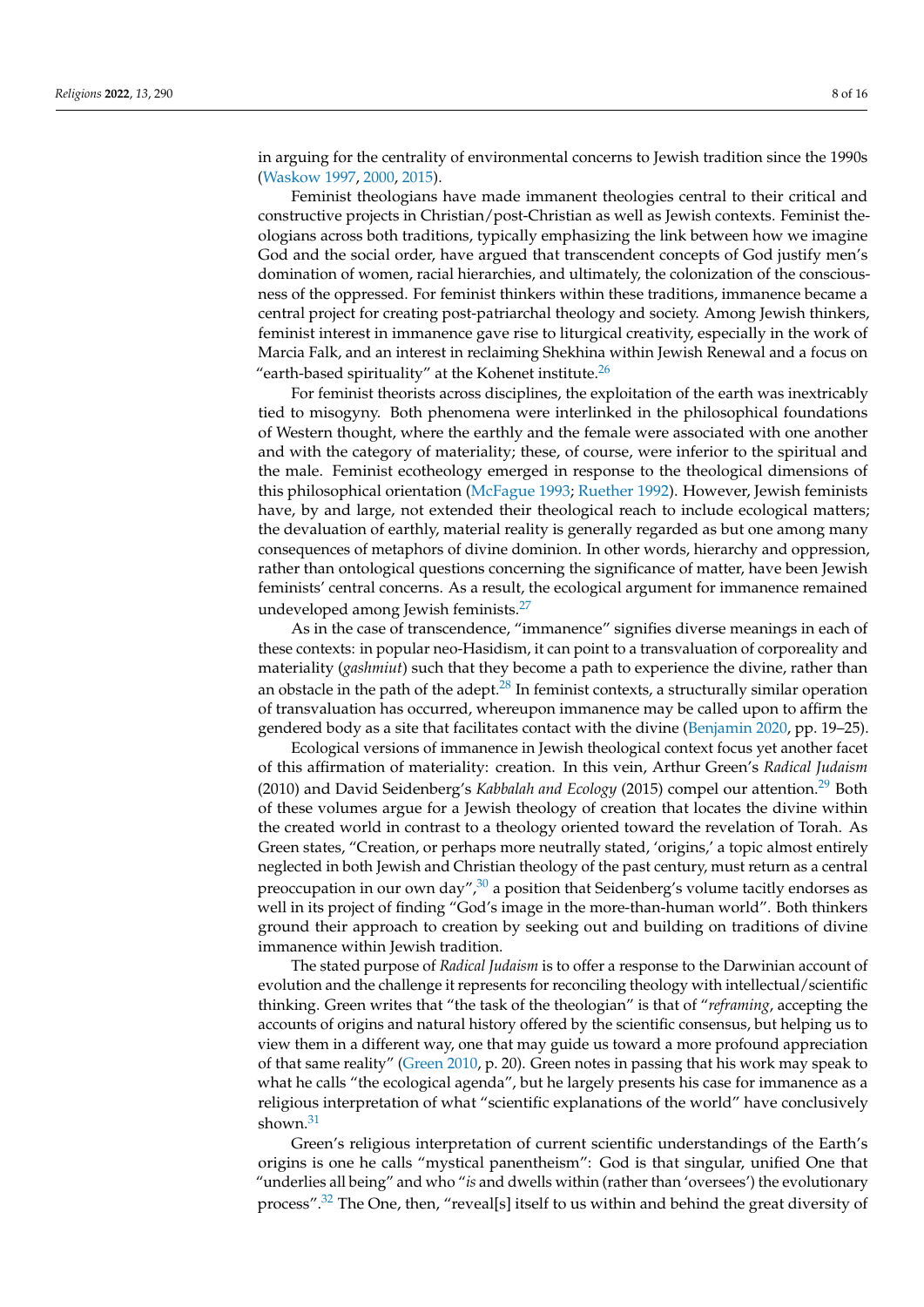life. The One, for Green, is Being itself, the constant in the endlessly changing evolutionary parade" (Ibid., p. 20):

I think of that underlying One in immanent terms, a Being or life force that dwells within the universe and all its forms, rather than a Creator from beyond who forms a world that is 'other' and separate from its own Self. This One—the only One that truly is—lies within and behind all the diverse forms of being that have existed since the beginning of time; it is the single Being (as the Hebrew name Y-H-W-H indicates) clothed in each individual being and encompassing them all (Ibid., pp. 17–18, 20).

Divine immanence, for Green, is the most coherent "religious interpretation" of evolutionary adaptation, which he calls the "great sacred tale". Anticipating the charge that his position amounts to support for Intelligent Design, Green argues that he differs from this approach precisely because his God, or Intelligence, is not *beyond* the world but immanent *within* the processes of biological life themselves. He claims that where advocates of intelligent design speak of a *personal* God having planned the unfolding of creation in the form it has taken, he himself speaks in *non-personal* terms, that is, of Being (Ibid., p. 24).

<span id="page-8-0"></span>At the same time, Green's argument hinges on the claim that evolutionary adaptation reveals a directional movement toward a telos; evolution has a direction without a direc-tor.<sup>[33](#page-13-15)</sup> While Green heralds "every creature and cell" as part of the garb in which The One appears, and as participating in "the work of God" by their existence, the complex diversity of life-forms is not sufficient for Green. Rather, he ascribes to evolution a developmental, linear movement toward the "ever-greater complexity of life", a movement that has culminated (so far) in the human being. $34$  Humans, for in his view, are uniquely positioned in relation to all creation; they are full "partners of the One" by virtue of the "self-reflective consciousness of humans", such that Being "manifests itself in the human mind" (Ibid., pp. 24–26). Humans therefore "represent a new and important step in this [evolutionary] journey" (Ibid., p. 27).

<span id="page-8-2"></span><span id="page-8-1"></span>Green's stated aim of providing a Jewish-inflected theological interpretation of evolution is at odds with his commitment to enshrining humans in a unique ontological position vis-à-vis the rest of the world. "There is a different meaning to human existence that cannot be denied", he argues. Panentheism, in Green's hands, provides this guarantee.<sup>[35](#page-13-17)</sup> The "more-than" to which the *en* in pan*en*theism gestures is consciousness, or the intelligence *behind* rather than *within* creation. This consciousness is, for Green, that which Being itself and humans uniquely share. Even as the distance from the "here" to the "away" shrinks, in Green's account, a shadow remains: the shadow of human exceptionalism, destined to have a destiny unlike that of all the multitudes, and who are therefore not entirely *of* the earth.

Even if we agree with Green that the theologian's task is to offer a religious interpretation of scientific claims, we run into problems immediately with his account. First, *The Origin of Species* does not provide any basis for a teleological interpretation of species adaptation. Moreover, the field has shifted enormously in the century and a half since Darwin's text first appeared. Evolutionary biologists, pushed in particular by the work of Lynn Margulis, have begun to recognize microscopic organisms, rather than humans, as the critical quanta of life. Speaking of Margulis' revolutionary research, Mary-Jane Rubenstein argues that

<span id="page-8-3"></span>... the "truly productive organisms", the ones who truly matter and act and (therefore) are, are the earth-others who condition the possibility of everything we tend to consider superior to them. Specifically, for Margulis, the most significant life-forms are the protists and bacteria that build, shape, and constitute Gaia. Margulis thus turns the Great Chain of Being on its head, attributing agency primarily to those previously "subordinate engines" relegated to the lowest ranks of the Neoplatonic-turned-neo-Darwinist hierarchy [\(Rubenstein](#page-15-1) [2018,](#page-15-1) p. 123).[36](#page-13-18)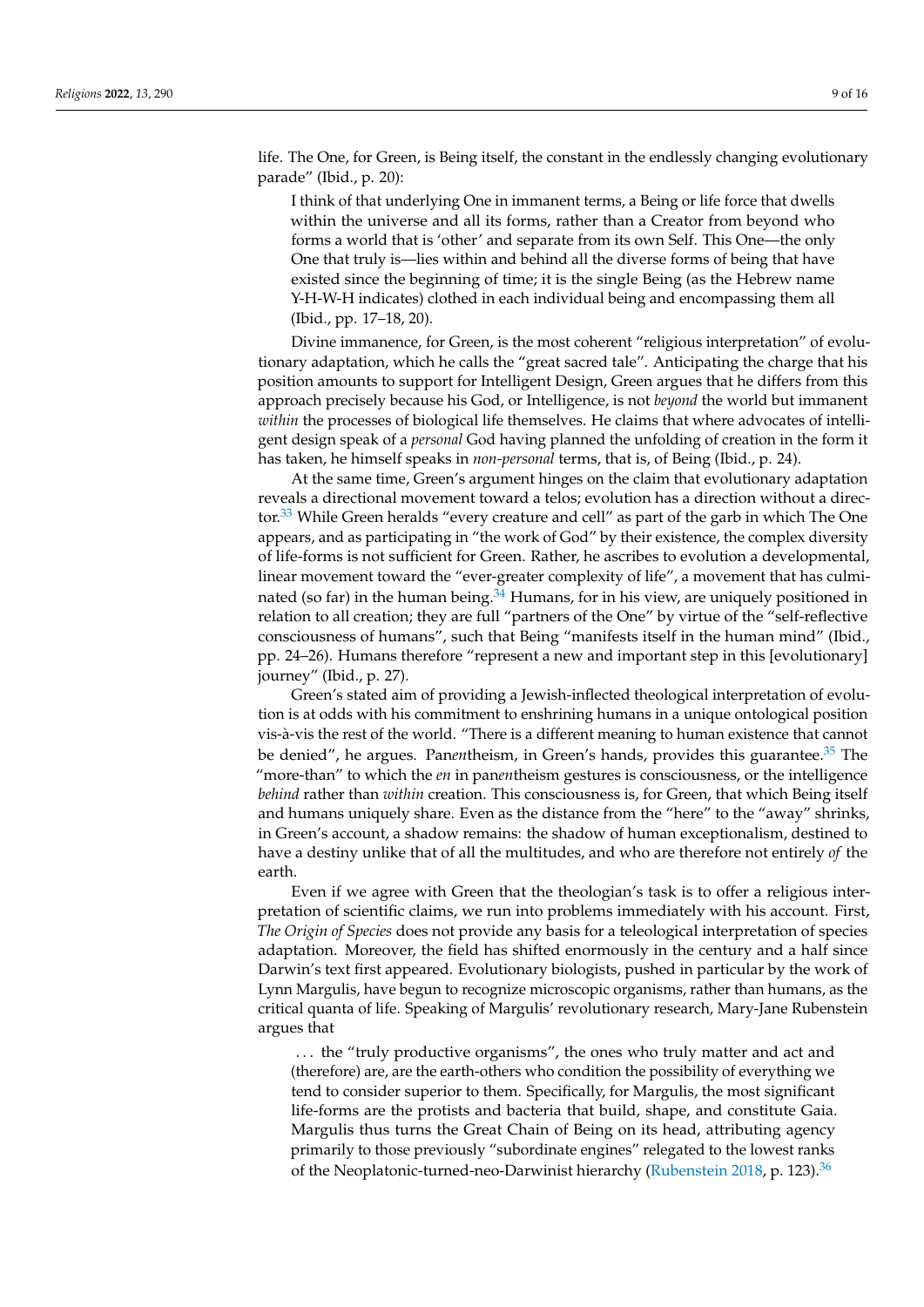A theology that retains the human position atop a species-differentiated hierarchy cannot be supported on the ground of evolutionary biology, whether in Darwin's or in Margulis' accounts.

<span id="page-9-0"></span>I note as well a second objection arising from the contemporary biological sciences: we can no longer assume—as Green does—the boundedness of the singular species as a unit of analysis. As Haraway argues, "bounded individuals plus contexts, . . . organisms plus environments, or genes plus whatever they need, no longer sustain the overflowing richness of biological knowledge". This biological turn parallels one on the social and political plane: "organisms plus environments can hardly be remembered for the same reasons that even Western-indebted people can no longer figure themselves as individuals and societies of individuals in human-only histories".<sup>[37](#page-13-19)</sup> Just as scholars in the humanities do not assume the individual as the basic quantum of society, no longer in the sciences can we sustain the notion of singular organisms that are discontinuous from others and from that which was once constructed as their "habitat" [\(Ingold](#page-14-7) [2013\)](#page-14-7). These entanglements are not so much a rejection of ethics as a different starting point for it: the imbrication and porosity of lively beings demand that our ethical obligations account for dependence and interconnection with many places and life-forms. $38$ 

<span id="page-9-1"></span>I noted above that Green mentions the "ecological agenda" at the outset of *Radical Judaism*. However, the rest of the volume does not engage environmental catastrophe at all. Thus, while creation is a "pressing concern" for Jewish theology, ecocide is virtually absent from the book. Perhaps Green's focus on nineteenth-century intellectual fights over the theological meaning of evolutionary adaptation enables him to wax exuberant about creation—even to the point of imposing a triumphant teleology on evolutionary adaptation!—without mention of the destruction of creation currently manifesting in our ecological crisis. It is remarkable indeed to read a twenty-first-century account of the theological meaning of species adaptation and increasing complexity of life without reference to anthropogenic species extinction and biodiversity loss. While it is hardly the case that *anthropos as a whole* bears responsibility for the climate catastrophe of the present, the anthropogenic nature of climate disaster furnishes obvious and damning evidence that any assertion of human distinctiveness must reckon with the distinctively human forms of remaking and unmaking the worlds that lie within and beyond the human.<sup>[39](#page-14-8)</sup>

<span id="page-9-2"></span>David Seidenberg's *Kabbalah and Ecology: God's Image in the More-Than-Human World* is the most extensive contemporary scholarly study in Jewish thought informed by ecological questions. This text affirms and develops Green's call to foreground the neglected topic of creation in contemporary Jewish theology, and although Seidenberg articulates substantive critiques of Green's approach—among them, the authority of "science" for "religion"—he, like Green, positions Kabbalistic and Hasidic material as indigenous Jewish resources for articulating the sacrality and revelatory quality of creation itself. Seidenberg identifies this strain of thinking in classical rabbinic midrash, and therefore antecedent to Kabbalah, which enables him to lay claim to a more ancient and non-esoteric tradition within Judaism.

<span id="page-9-4"></span><span id="page-9-3"></span>Seidenberg's project includes both critical and constructive components. The former centers on revealing lesser-known midrashic traditions, and their adumbration in Kabbalah, that imagine many specific phenomena and, indeed, the cosmos as a whole to reflect God's image. This idea serves as a corrective to and decentering of the triumphalist, "strong anthropocentric" reading of *tselem 'elohim* (the image of God) as exclusively realized in the human being. In Seidenberg's reading, these sources envision a "weak anthropocentrism" that nonetheless constitutes a powerful rejection of the better-known accounts that imagine Torah authorizing human dominion over the rest of creation.<sup>[40](#page-14-9)</sup> The constructive argument of *Kabbalah and Ecology* is that these sources should not only be lifted up in accounts of Jewish thinking on creation but that they may also ground a new and necessary approach to the environment: "Kabbalah's readiness to draw each new thing into relation with God's image models a way we can embrace the diversity of the more-than-human world and expand our imaginations beyond the narrow vision of contemporary culture".<sup>[41](#page-14-10)</sup>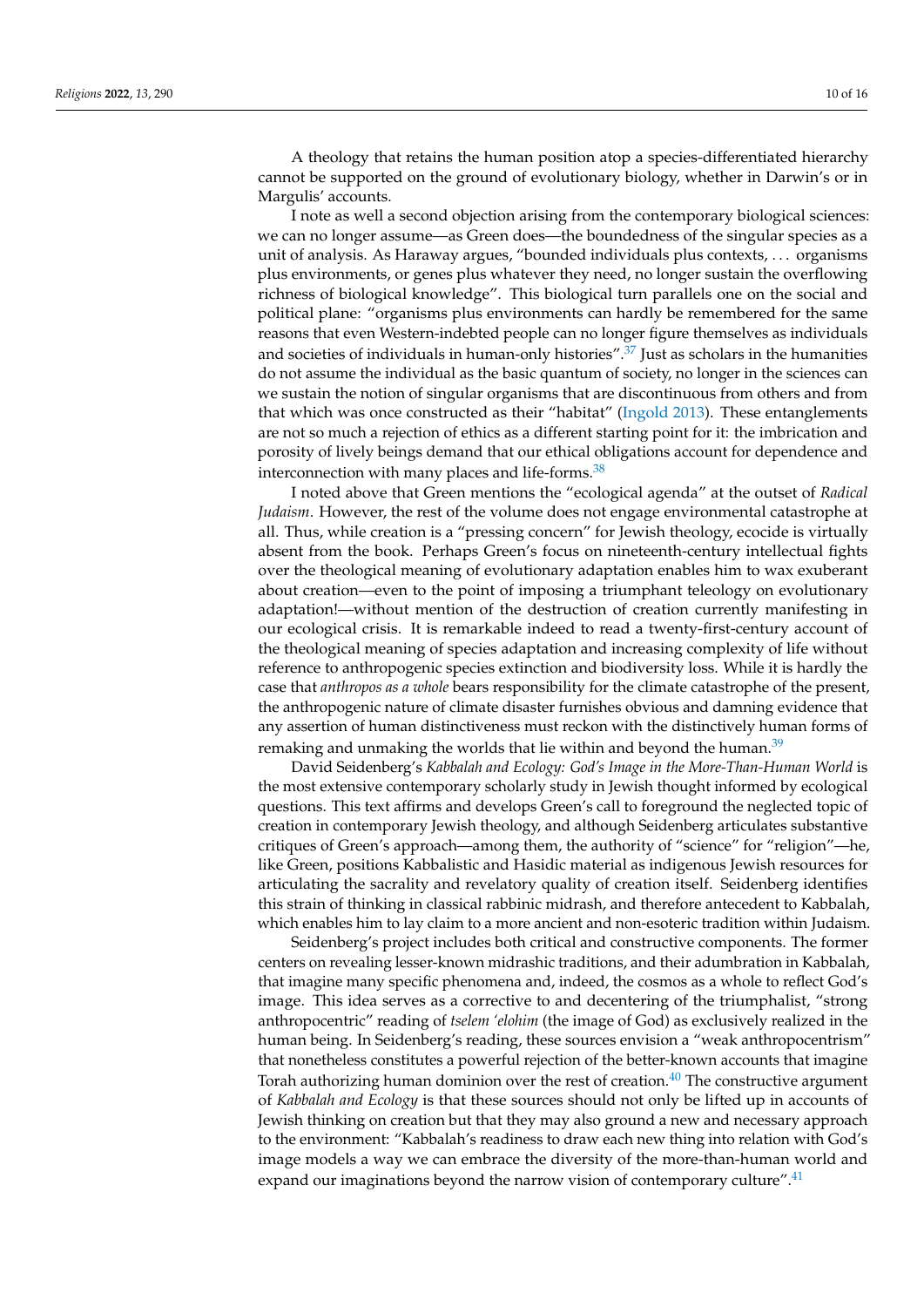Seidenberg gestures toward climate change as a concern at the outset and in the closing pages of *Kabbalah and Ecology*, as a reality that motivates the development of ecotheology. But, like Green's work, the book does not primarily engage climate disaster as a current fact. This project, truly the most serious critical attempt to develop an ecotheology in a Jewish key, brackets climate disaster, treating it not as present fact but rather as a potential but still preventable future. It is worth quoting the following passage from the concluding pages at length:

If the Earth's climate has reached or does reach a tipping point—a point where the climate will be driven toward a new equilibrium that is both hotter and more chaotic, and that may cause massive extinctions (something no one can know for sure until after it is happening)—then we will need to face another level of spiritual crisis. This crisis will arise not only when we experience the very real tragedies of displaced humanity and impoverished communities. It will arise not only when we witness the suffering of species whose survival will be in jeopardy or who will not survive (this crisis is already facing all who are paying attention). It will also arise when we have to confront a world in which beauty has been driven from our presence, in which Spirit will seem to have abandoned us. In such a scenario, we will cross a different threshold, from a feeling of being embraced by Nature, which motivates so many of us who are striving to create a sustainable world, to an experience of Nature as fierce and fearsome, a literal equivalent of the Biblical curses for not letting the land rest: "And I will break the pride of your power, and I will set your heavens as iron, and your earth as brass" [Lv 26:19] [\(Seidenberg](#page-15-9) [2015,](#page-15-9) p. 344).

Seidenberg implies that his own extensive theological work will be superseded if climate change continues and increases. He argues that the tipping point for this is the moment when we reach a point of mass extinction, climate refugees, and temperatures that exceed what humans can withstand. But all of these terrifying phenomena *are* current reality. They ought no longer to be referred to in the conditional; they are fact and have been for some time, especially for the world's least economically and geographically sheltered. By Seidenberg's own admission, the present reality of climate disaster challenges the relevance of the trove of textual evidence he has unearthed in ancient and medieval Jewish sources and the ends to which he puts it.

In my view, theologies of creation serve as a distraction when they are all paean and no elegy. Putting new, creative energy into rereading the Genesis narratives—whether by doubling down on "working and guarding" the earth as its stewards or by extending the "image of God" beyond the human—should not serve as a proxy for addressing ecological crisis. Jewish theology must give substantive attention to climatological grief, loss, and destruction.

Moreover, theologies of creation must reckon with a more general challenge as well: if formation and growth can serve as theological testimony, processes equally intrinsic to the biotic world—decay, transformation, regeneration, and death—must also testify to the divine. A truly immanentist theology is one in which the god manifest in creation is the same god manifest in decomposition, and in which both processes endlessly cycle into one another. Green and Seidenberg cordon off this ecological truth, relegating it to theological meaninglessness. Only by doing so can each theologian maintain his anthropocentrism, "weak" as it may be.

#### **3. Hearing Dissonance**

Our dire planetary situation cannot be relegated to the margins of Jewish theological concern. Climate disaster calls into question the foundations of many strands of Jewish theology. Therefore, any inquiry that begins by presenting what "Judaism has to say about the environment" proceeds from the wrong point of departure. The starting point must instead be: what is this living and dying world saying to us? At the very least, this world on fire is telling Jewish thinkers is that they—we—are existentially immersed in an ecological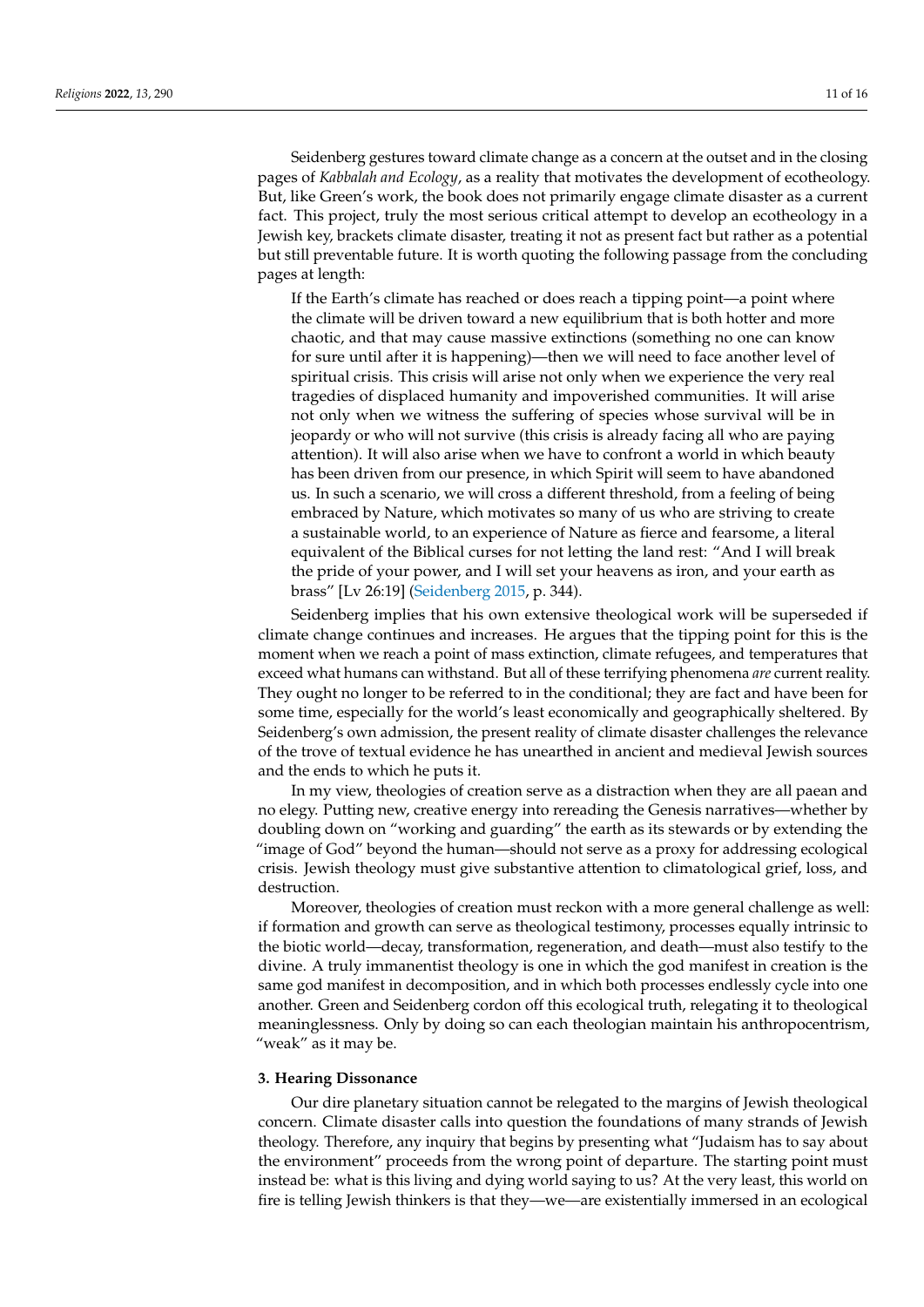situation incompatible with Jewish theological frameworks as we have known them until now.

No scholar or thinker I have read yet has named that incompatibility for what it is, presumably because it is painful to recognize the incoherence of a tradition to which one is attached with lived reality. But it will not do to elide the problem, cherry-picking verses here and there or appealing to "Jewish values". Contorted arguments for Jewish theological superiority over and against "animism" or "paganism" cannot help us here. Nor can we prop up ethical monotheism as an obvious good, juxtaposing it with superficial and self-serving accounts of other religious modalities. It is time for us to face the fact that climate disaster has pulled Jewish theology up short.

I have explored one dimension of a profound intellectual and existential conflict. The critical work needed to examine other aspects of this conflict, and any constructive work that follows, will necessarily require many voices. I imagine the intellectual work to come as structurally analogous to the process characterizing the emergence of feminist American Jewish theology in the 20th century. In that case, a sense of dissonance between contemporary actors and Jewish tradition as they had known it, shared and analyzed collectively, became the engine of change. In reflecting on the galvanizing effect of the women's movement on them, many Jewish feminists speak of their despair when first encountering what seemed to be a fundamental incompatibility and their exhilaration upon the discovery of fellow travelers in the journey to a future beyond patriarchy [\(Antler](#page-14-11) [2018;](#page-14-11) [Plaskow](#page-15-10) [2015\)](#page-15-10). For many of them, hearing silence was a first step. $42$ 

<span id="page-11-3"></span>At this moment in planetary history, reasons for despair abound. I nonetheless contend that grief, despair, and disorientation in the face of global catastrophe can serve productive ends. In the case of the potential incoherence of one's own tradition, acknowledging despair may help us begin to speak about our inseparability from the world, about the "hereness" of all that is. Our quest to grasp a planetary reality may enable us to slowly make our way toward anthropologies, cosmologies, and theologies that do not ask us to close our eyes to the endings around and ahead of us. Then, we can at least reckon with the pain and the truth that there is no "away".

**Funding:** This research received no external funding.

**Institutional Review Board Statement:** Not applicable.

**Informed Consent Statement:** Not applicable.

**Data Availability Statement:** Not applicable.

**Conflicts of Interest:** The author declares no conflict of interest.

#### **Notes**

- <span id="page-11-0"></span>[1](#page-0-0) I am indebted to a number of conversation partners for reading drafts of this essay and talking with me about the ideas therein, in particular the two anonymous manuscript reviewers, Risa Cooper, Julia Watts Belser, Robert Erlewine, Andrea Most, Judith Plaskow, and Riv-Ellen Prell; I thank Dustin Atlas as well for conversation on the topics of the essay. I shared earlier drafts of this piece with several groups, members of whom gave me valuable feedback: the 2020–2021 "Judaism and the Natural World" seminar at the Shalom Hartman Institute; the Stanford University Jewish studies graduate student colloquium (October 2021); and the Religion and Critical Thought Reading Group at Brown University (October 2021); special thanks to Celia Stern for her response at the RCT colloquium. As always, I also thank my writing coach, Gillian Steinberg.
- <span id="page-11-1"></span><sup>[2](#page-0-1)</sup> On climate disaster as "unprecedented", and the problems with speaking about it as such, see [\(Whyte](#page-15-11) [2020\)](#page-15-11).
- <span id="page-11-2"></span><sup>[3](#page-0-2)</sup> Danowski and de Castro, following work of Rockström et al., identify "nine biophysical processes of the Earth System" that should be understood as that to which "climate disaster" refers: "climate change, ocean acidification, stratospheric ozone depletion, global freshwater use, biodiversity loss, interference with the nitrogen and phosphorus cycles, changes in land use, chemical pollution, and atmospheric aerosol loading". The authors of the report note that each of these processes is interlinked with and thus inseparable from others, and that (already at the time of publication), three of those processes had passed the point at which human civilization can continue to develop. Danowski and DeCastro cite [\(Rockström et al.](#page-15-12) [2009a\)](#page-15-12) See also the more extensive report of the team of the same researchers [\(Rockström et al.](#page-15-13) [2009b\)](#page-15-13) Also see the most recent data from the Intergovernmental Panel on Climate Change.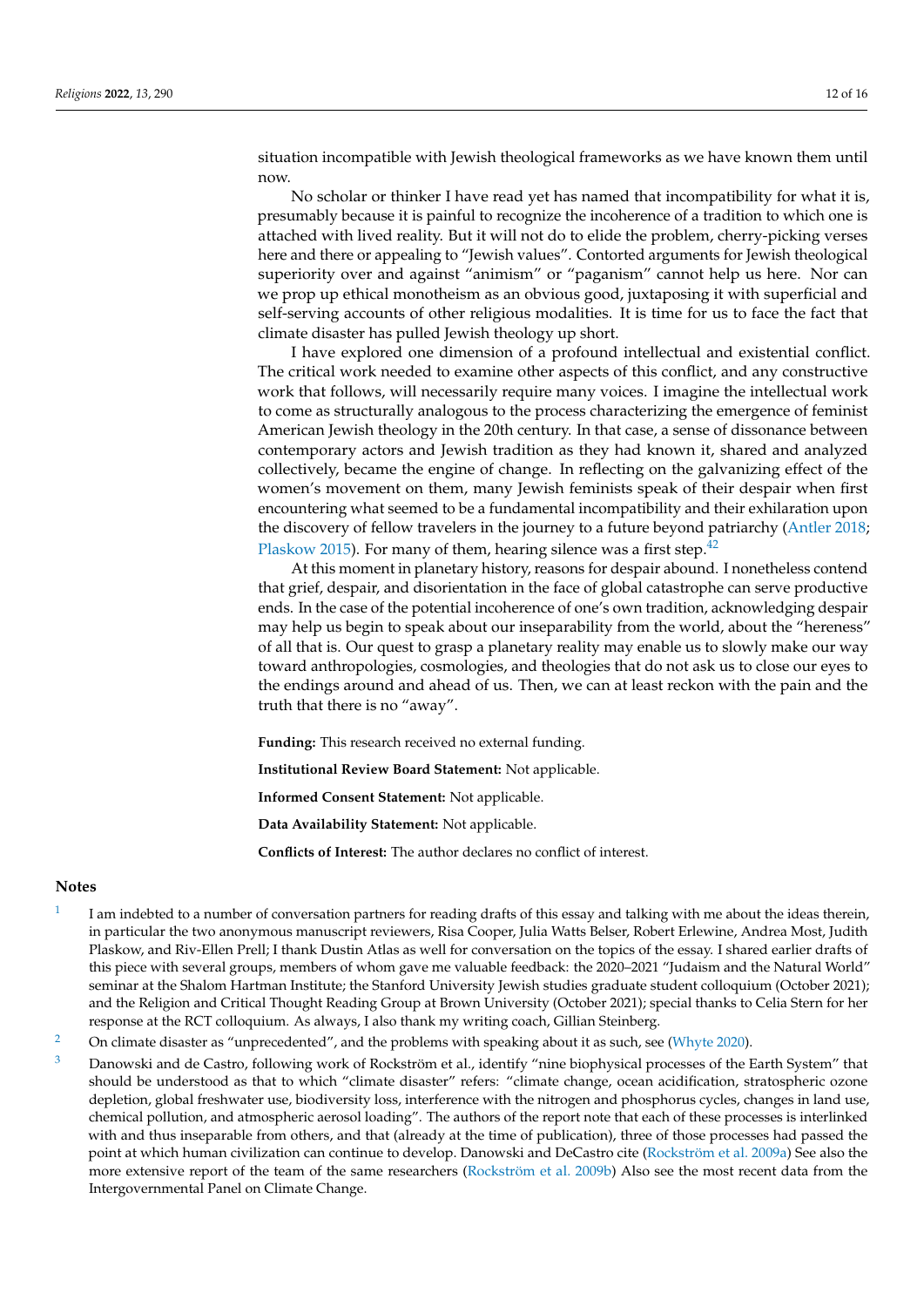- <span id="page-12-0"></span>[4](#page-1-0) See the introductory essay to the first volume of the journal *Environmental Humanities* for a brief introduction to the field that has arisen from the work of theorists such as Bruno Latour, Donna Haraway, and Dipesh Chakrabarty [\(Rose et al.](#page-15-14) [2012\)](#page-15-14).
- <span id="page-12-1"></span>[5](#page-1-1) I use the term "environmental" reservedly, because it tends to reify rather than address the problem of seeing humans and other organisms as distinct from their "environments". I return to this point, building on Donna Haraway, below.
- <span id="page-12-2"></span> $6$  On the tendency of some scholars of the "new materialisms" to reproduce the very duality they seek to overcome, see [\(Rubenstein](#page-15-1) [2018,](#page-15-1) pp. 69–70).
- <span id="page-12-3"></span>[7](#page-1-3) "Our science and technology have grown out of Christian attitudes toward man's relation to nature which are almost universally held not only by Christians and neo-Christians but also by those who fondly regard themselves as post-Christian . . . To a Christian a tree can be no more than a physical fact" [\(White](#page-15-0) [1967,](#page-15-0) p. 1206) Willis Jenkins has recently noted that White presumed the kind of direct relationship between cosmology and environmental degradation that has been justly challenged on multiple fronts. (See [Jenkins](#page-14-13) [2009\)](#page-14-13).
- <span id="page-12-4"></span>[8](#page-2-0) [\(Ghosh](#page-14-14) [2016\)](#page-14-14) Throughout this essay, I use the term "Jewish theology" expansively, to indicate discursive reflection from within Jewish sources on fundamental concepts, including the relations among the beings within and beyond the known world, the temporal and spatial nature of the world, and the organization of the cosmos.
- <span id="page-12-5"></span><sup>[9](#page-2-1)</sup> On privilege and "not knowing" disaster, see [\(Belser](#page-14-15) [2014\)](#page-14-15).
- <span id="page-12-6"></span> $10$  The wealthiest humans are, for now, undeterred in their quest to find or create an elsewhere to which they can escape. Jeff Bezos' "Blue Origin" flight epitomizes this quest. On the phenomenon of the superrich and the attempted escape from environmental crises, see Osnos, "Doomsday Prep for the Super-Rich", *New Yorker*, 22 January 2017 [\(https://www.newyorker.com/magazine/20](https://www.newyorker.com/magazine/2017/01/30/doomsday-prep-for-the-super-rich#) [17/01/30/doomsday-prep-for-the-super-rich#](https://www.newyorker.com/magazine/2017/01/30/doomsday-prep-for-the-super-rich#) accessed on 20 June 2021). See also [\(Danowski and De Castro](#page-14-16) [2017;](#page-14-16) [Koslov](#page-14-17) [2016\)](#page-14-17).
- <span id="page-12-7"></span> $11$  At the same time, scientists and theorists have become increasingly attentive to the complex, porous systems through which specific species and phenomena are linked. "Here" has become contoured, differentiated, and localized. As Rubenstein notes, the eminent biologist Lynn Margulis performed "a significant conceptual departure from Lovelock: whereas he was happy to call Gaia 'a single organism,' ... Margulis was insistent that the Earth is not by any means a single organism. Just as interdependent cells and bacteria, or fungi and trees, amount not to individuals but to 'symbionts,' the chimerical multitudes of Gaia compose not a monistic whole but interdetermined multiplicities" [\(Rubenstein](#page-15-1) [2018,](#page-15-1) p. 121).
- <span id="page-12-8"></span><sup>[12](#page-3-1)</sup> [\(Latour](#page-14-18) [1993\)](#page-14-18); [\(Latour and Porter](#page-14-19) [2017\)](#page-14-19); [\(Rose et al.](#page-15-14) [2012\)](#page-15-14); "Thinking through the Environment, Unsettling the Humanities"; [\(Morton](#page-14-20) [2010\)](#page-14-20).
- <span id="page-12-9"></span> $13$  I am grateful to Robert Erlewine for helping me think through this critical point and arrive at this formulation.
- <span id="page-12-10"></span><sup>[14](#page-3-3)</sup> Bruno Latour has theorized this issue in relation to so-called modern discourse as a whole. See [\(Latour](#page-14-18) [1993,](#page-14-18) pp. 128–29).
- <span id="page-12-11"></span><sup>[15](#page-4-0)</sup> On the "ambiguous position" of the humans, Elion Schwartz argues that the stewardship model is distinct from what he calls "the 'little lower than the angels' model". Both models agree, however, on humans as proper and capable stewards: humans are not fully divine (and are thus termed "little lower than the angels" [Ps. 8:6]); nonetheless, they are the closest creations to the divine, and therefore are fit to serve as stewards [\(Schwartz](#page-15-15) [2002\)](#page-15-15). It should be noted that there are other models of stewardship than the one I contend with here. In particular, the concept of stewardship articulated by many indigenous North American communities emphasizes *reciprocity* rather than control or mastery. See [\(Kimmerer](#page-14-21) [2014,](#page-14-21) [2017\)](#page-14-22) I thank Mark Cladis for his important corrective to an earlier draft on this point. To indicate the specificity of the Jewish theological tradition I am concerned with here, I will speak below of "biblical stewardship" to gesture toward the passages in Genesis that ground the concept (especially Gen. 1:28 and 2:15).
- <span id="page-12-12"></span><sup>[16](#page-4-1)</sup> The home page of the Coalition on the Environment and Jewish Life (COEJL, founded 1993) invites the visitor to "join us in stewardship", and the first sentence of its mission statement reads, "COEJL's mission is to deepen the Jewish community's commitment to the stewardship of creation and mobilize the resources of Jewish life and learning to protect the Earth and all its inhabitants". (Similar language appears in relation to Shomrei Adamah, which existed 1988–1996, and was the first Jewish environmental organization with a national reach.) Hazon, which describes itself as "the Jewish lab for sustainability", does not explicitly use the language of stewardship. Instead, it seeks to create "movement of like-minded people within and outside the Jewish community who take responsibility for fixing what has gone awry in our relationship to the world and for designing a more sustainable future for all". The language of relationship ("our relationship to the world") is ubiquitous, so much so that it may seem unremarkable. When viewed from outside of Jewish normative frameworks, however, it becomes a curiosity: what is the "world" that excludes the human? On the historical construction of a world, or "nature", that excludes "civilization" see [\(Oelschlaeger](#page-14-23) [1991\)](#page-14-23). Dayenu: A Jewish Call to Climate Action (founded 2020), offers as a first response to the FAQ "Why do we need a Jewish response to the climate crisis?" the following: "So many Jewish values call us to rise to the challenge of the climate crisis: *dor l'dor*/generation to generation; *shomrei adamah*/protecting the earth; *bacharta bahayim*/choose life, *bal tashchit*/do not destroy; *tirdof tzedek*/pursue justice, and *shomer ger yatom v'almanah*/protecting the vulnerable. (And these are just a few of them!)". From an activist point of view, the alignment of climate justice action with "Jewish values" makes strategic sense. However, a normative claim for stewardship as a "Jewish value" passes over the question of whether this kind of stewardship offers a worthy or sustainable model.
- <span id="page-12-13"></span><sup>[17](#page-4-2)</sup> Seeskin echoes the earlier, and more polemical account of [\(Schwartzchild](#page-15-16) [1984\)](#page-15-16).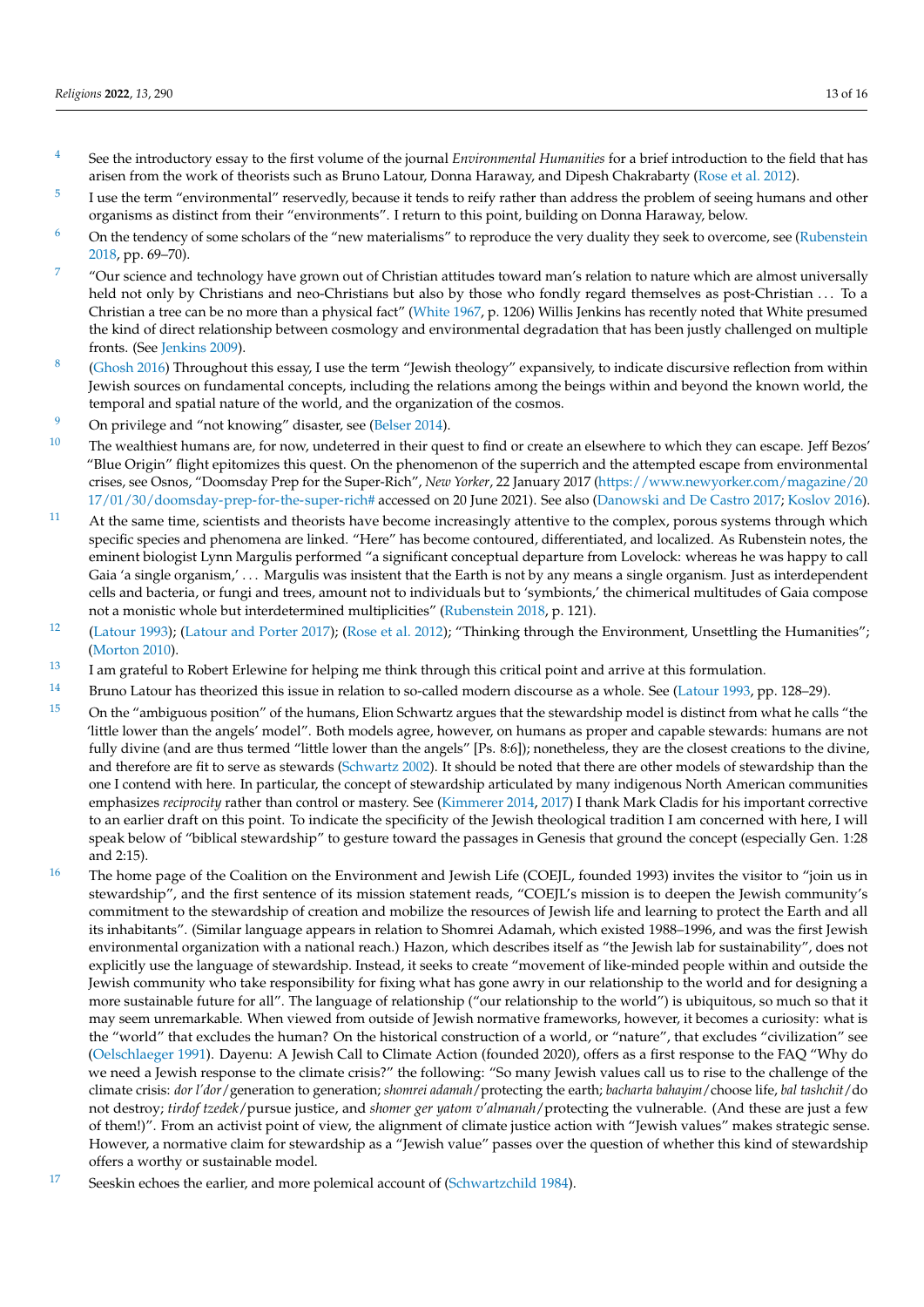- <span id="page-13-0"></span> $18$  "For example, Hirsch asserts the fundamental incompatibility between Judaism and all other religious traditions because it alone grasps the one true God and thus it alone understands the true purpose and meaning of human existence" [\(Erlewine](#page-14-1) [2020,](#page-14-1) p. 95).
- <span id="page-13-1"></span><sup>[19](#page-5-1)</sup> [\(Erlewine](#page-14-1) [2020,](#page-14-1) p. 91) "Without apology" in [\(Seeskin](#page-15-2) [2014,](#page-15-2) 414), On the prehistory of this position, see especially (Erlewine [2020\)](#page-14-1).
- <span id="page-13-2"></span><sup>[20](#page-5-2)</sup> Also in [\(Goodman](#page-14-2) [2002\)](#page-14-2) The contrast between "Judaism" and "paganism" has remained axiomatic in Jewish thought throughout the modern period; see [\(Erlewine](#page-14-24) [2010,](#page-14-24) [2020\)](#page-14-1).
- <span id="page-13-3"></span><sup>[21](#page-5-3)</sup> [\(Novak](#page-14-25) [2019\)](#page-14-3) "Inscrutable will" and "transcends both poles" from (Novak [2002,](#page-14-25) 155-156), Also: "Contrary to the view of classical philosophy, nature's purposes is not inferred from nature itself . . . While the covenant does presuppose nature, nature does not entail the covenant". [\(Novak](#page-14-3) [2019,](#page-14-3) p. 104) Cf. Latour on transcendence without an opposite [\(Latour](#page-14-18) [1993,](#page-14-18) pp. 128–29).
- <span id="page-13-4"></span><sup>[22](#page-5-4)</sup> [\(Novak](#page-14-3) [2019,](#page-14-3) p. 101; italics in original) Cf. Latour: "There is no cure for the condition of belonging to the world. But, by taking care, we can cure ourselves of believing that we do not belong to it, that the essential question lies elsewhere, that what happens to the world does not concern us". (By contrast, Novak argues for "the acceptance of our human presence in the natural world as our appointment by God to be responsible for one another (reciprocally) and for the natural world (non-reciprocally)" [p. 99]).
- <span id="page-13-5"></span>[23](#page-6-0) In chronological order: [\(Tirosh-Samuelson](#page-15-17) [2001,](#page-15-17) [2002,](#page-15-18) [2005,](#page-15-19) [2017,](#page-15-20) [2020\)](#page-15-4).
- <span id="page-13-6"></span><sup>[24](#page-6-1)</sup> [\(Tirosh-Samuelson](#page-15-17) [2001,](#page-15-17) p. 116) Seidenberg, whose work I discuss in more depth below, engages this passage and the argument it represents in [\(Seidenberg](#page-15-9) [2015,](#page-15-9) p. 9 n. 29) Seidenberg agrees with Tirosh-Samuelson's statement here but disagrees with her characterization of "Nature" as amoral. By contrast, I disagree with Tirosh-Samuelson that theology of radical immanence is, by definition, amoral.
- <span id="page-13-7"></span><sup>[25](#page-6-2)</sup> Italics mine. [\(Tirosh-Samuelson](#page-15-4) [2020,](#page-15-4) p. 384) ""Judaic vision", she argues, "endorses the interdependence of humans and their physical environment, and instead of control of natural resources for the sole benefit of humans, the Judaic vision counsels self-control through cultivation of environmental virtues" [\(Tirosh-Samuelson](#page-15-4) [2020,](#page-15-4) p. 397).
- <span id="page-13-8"></span><sup>[26](#page-7-0)</sup> [\(Falk](#page-14-26) [1989,](#page-14-26) [1996;](#page-14-27) [Weissler](#page-15-21) [2005;](#page-15-21) [Rock-Singer](#page-15-22) [2020\)](#page-15-22) A small number of Jewish feminists have registered objections to the claim that divine transcendence was inevitably antiwoman or antifeminist; see [\(Dubin](#page-14-28) [2002;](#page-14-28) [Madsen](#page-14-29) [2001\)](#page-14-29) I address immanence as an issue in Jewish feminist theology in [\(Benjamin](#page-14-5) [2020\)](#page-14-5).
- <span id="page-13-9"></span> $27$  By contrast, Christian and post-Christian ecofeminist thought has been much more fully developed.
- <span id="page-13-10"></span><sup>[28](#page-7-2)</sup> See especially the contribution of Zalman Schachter-Shalomi, as discussed in [\(Magid](#page-14-30) [2013,](#page-14-30) pp. 91–96).
- <span id="page-13-11"></span>[29](#page-7-3) [\(Green](#page-14-6) [2010;](#page-14-6) [Seidenberg](#page-15-9) [2015\)](#page-15-9) Note that Green's most recent volume, *Judaism for the* World (2020), reaffirms the theological material developed more fully in *Radical Judaism* [\(Green](#page-14-31) [2020,](#page-14-31) pp. 203–9).
- <span id="page-13-12"></span><sup>[30](#page-7-4)</sup> [\(Green](#page-14-6) [2010,](#page-14-6) p. 16) Italics in original.
- <span id="page-13-13"></span><sup>[31](#page-7-5)</sup> [\(Green](#page-14-6) [2010,](#page-14-6) p. 16) Space does not permit me to address the science/religious duality Green reifies here, but on the categories of "science" and "religion" in the context of ecology, see in particular [\(Rubenstein](#page-15-1) [2018;](#page-15-1) [Sideris](#page-15-23) [2017\)](#page-15-23).
- <span id="page-13-14"></span> $32$  For a thorough overview of panentheism, in particular, of German Idealism and the scientific revolution as key developments in the emergence of modern panentheism and important critiques of panentheistic theology, see [\(Culp](#page-14-32) [2020\)](#page-14-32) As many critics of panentheism have argued, a non-personal understanding of the divine as coterminous with life and its processes, if embraced fully, can be pantheological. It all depends on how we understand "life and its processes"; as Mary-Jane Rubenstein has argued, "To be sure, if what is is finite, then an infinite God cannot be exhausted by it. If, however, the world itself is infinite, then one could argue that 'what is" is 'the more of what is'" [\(Rubenstein](#page-15-24) [2012,](#page-15-24) p. 117).
- <span id="page-13-15"></span><sup>[33](#page-8-0)</sup> Green denies that he makes such a claim ("There is no 'plan' of Creation, no sense that humans are the apex or final goal of the process", p. 24), but his argument belies this disavowal. The argument that evolution has a teleology is, of course, "antithetical to the foundations of the dominant scientific consensuses on evolution" (Robert Erlewine notes this point in a critique of Green [unpublished manuscript]).
- <span id="page-13-16"></span> $34$  Green affirms that there may yet be a "more complex" form of life in the future: "I do not view us humans—surely not as we are now—as the end or purpose of evolution . . . Mind will one day be manifest to a degree far beyond our present ability to comprehend or predict" [\(Green](#page-14-6) [2010,](#page-14-6) p. 27). Yet this evolutionary triumphalism, in which the later is always better, is hardly the only perspective on evolutionary adaptation. A particularly compelling alternative is presented in [\(Kohn](#page-14-33) [2013\)](#page-14-33).
- <span id="page-13-17"></span> $35$  To be sure, panentheism has not always been constructed as the justification for human uniqueness, though certainly German Idealist versions of it point in that direction.
- <span id="page-13-18"></span>[36](#page-8-3) See Margulis, "Big Trouble in Biology: Physiological Autopoiesis Versus Mechanistic Neo-Darwinism", in *Slanted Truths: Essays on Gaia, Symbiosis, and Evolution*, ed. Margulis and Sagan (New York: Copernicus, [1997\)](#page-15-3), 277–78, cited in [\(Rubenstein](#page-15-1) [2018,](#page-15-1) p. 123).
- <span id="page-13-19"></span> $37$  [\(Haraway](#page-14-34) [2016,](#page-14-34) pp. 30–31) The quote in the original is: "What happens when the best biologies of the twenty-first century cannot do their job with bounded individuals plus contexts, when organisms plus environments, or genes plus whatever they need, no longer sustain the overflowing richness of biological knowledge, if they ever did? What happens when organisms plus environments can hardly be remembered for the same reasons that even Western-indebted people can no longer figure themselves as individuals and societies of individuals in human-only histories? Such a transformative time on earth must not be named the Anthropocene"! See also (Latour, 2017).
- <span id="page-13-20"></span>[38](#page-9-1) See especially [\(Rubenstein](#page-15-1) [2018,](#page-15-1) pp. 174–79).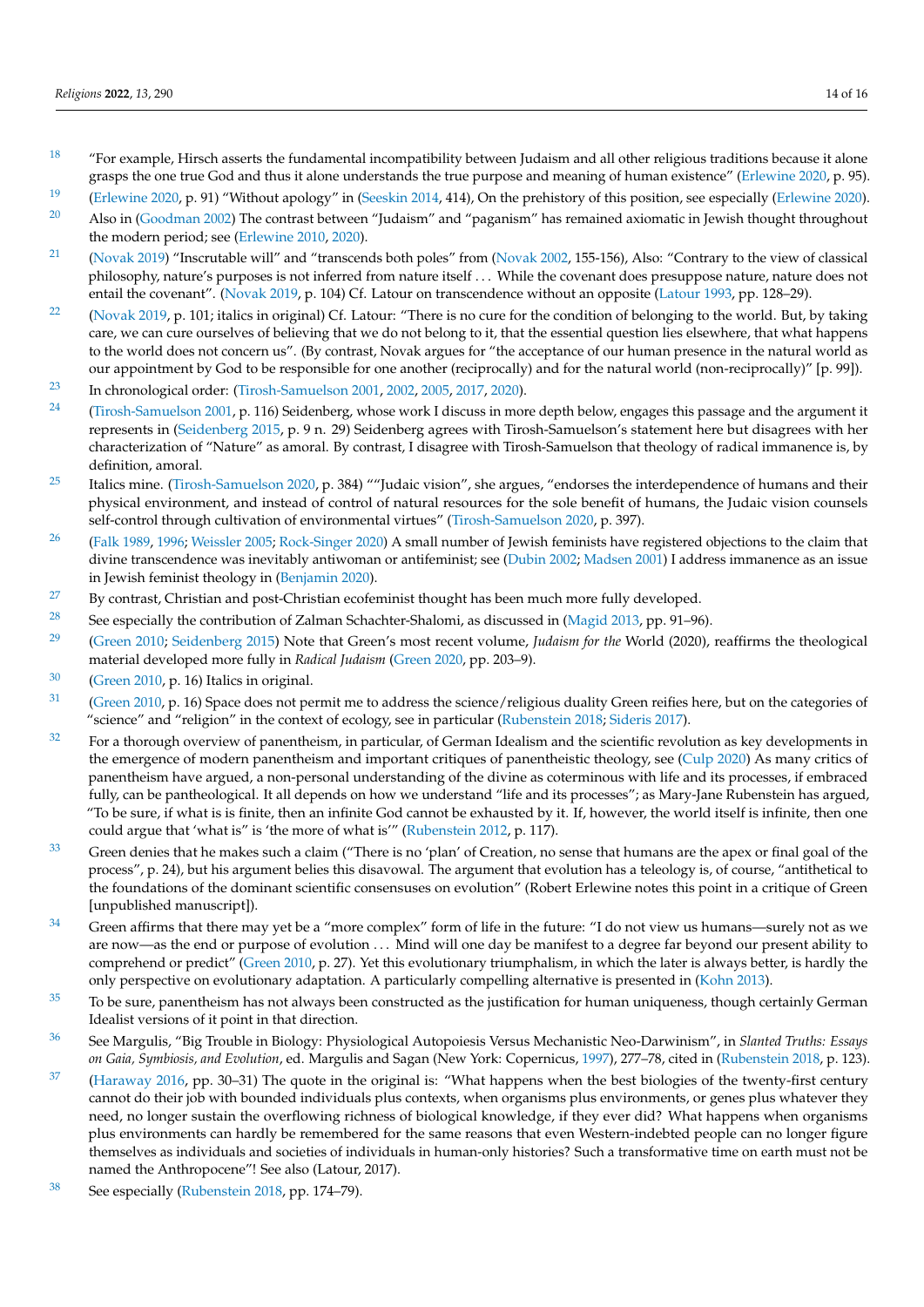- <span id="page-14-8"></span><sup>[39](#page-9-2)</sup> As many theorists have noted, the designation of a geologic era as the "Anthropocene" implicitly renders those humans and systems responsible for climate disaster as the true "Anthropos", and have therefore suggested other ways of designating this era, such as Plantationcene or Capitalocene; on this debate, see [\(Altvater et al.](#page-14-35) [2016\)](#page-14-35) On specifically human forms of making and remaking worlds, see also [\(Kohn](#page-14-33) [2013\)](#page-14-33).
- <span id="page-14-9"></span> $40$  For instance, Seidenberg explains that "humanity's unique nature does not cause us to stand apart from Creation, but rather aligns us more closely with Creation. This is one facet of the 'weak anthropocentrism' we find in rabbinic texts that runs counter to 'anthropo-archism' [or 'strong anthropocentrism], and it leads to a very different relationship with the more-than-human world" [\(Seidenberg](#page-15-9) [2015,](#page-15-9) p. 57).
- <span id="page-14-10"></span> $41$  [\(Seidenberg](#page-15-9) [2015,](#page-15-9) p. 232) Because he explicitly embraces the constructive nature of his project, Seidenberg does not need the tradition to be perfect; he acknowledges, albeit briefly, the limitations of the sources he engages, from midrash to Buber.
- <span id="page-14-12"></span><sup>[42](#page-11-3)</sup> [\(Plaskow](#page-15-25) [1991,](#page-15-25) p. 1) I am grateful to Judith Plaskow for many conversations about these parallels and and about lessons from the feminist movement for thinking about climate disaster.

## **References**

- <span id="page-14-35"></span>Altvater, Elmar, Eileen C. Crist, Donna J. Haraway, Daniel Hartley, Christian Parenti, and Justin McBrien. 2016. *Anthropocene or Capitalocene?: Nature, History, and the Crisis of Capitalism*. Oakland: PM Press.
- <span id="page-14-11"></span>Antler, Joyce. 2018. *Jewish Radical Feminism: Voices from the Women's Liberation Movement*. New York: New York University Press.
- <span id="page-14-15"></span>Belser, Julia Watts. 2014. Privilege and disaster: Toward a Jewish feminist ethics of climate silence and environmental unknowing. *Journal of the Society of Christian Ethics* 34: 83–101. [\[CrossRef\]](http://doi.org/10.1353/sce.2014.0017)
- <span id="page-14-5"></span>Benjamin, Mara H. 2020. Tracing the Contours of a Half Century of Jewish Feminist Theology. *Journal of Feminist Studies in Religion* 36: 11–31. [\[CrossRef\]](http://doi.org/10.2979/jfemistudreli.36.1.04)
- <span id="page-14-0"></span>Commoner, Barry. 2020. *The Closing Circle: Nature, man, and Technology*. New York: Courier Dover Publications. First published 1972.
- <span id="page-14-32"></span>Culp, John. 2020. Panentheism. Available online: <https://plato.stanford.edu/archives/fall2020/entries/panentheism/> (accessed on 15 January 2021).
- <span id="page-14-16"></span>Danowski, Déborah, and Eduardo Viveiros De Castro. 2017. *The Ends of the World*. Hoboken: John Wiley & Sons.
- <span id="page-14-28"></span>Dubin, Lois C. 2002. Who's Blessing Whom?: Transcendence, Agency, and Gender in Jewish Prayer. *Cross Currents* 52: 165–77.
- <span id="page-14-24"></span><span id="page-14-1"></span>Erlewine, Robert. 2010. *Monotheism and Tolerance: Recovering a Religion of Reason*. Bloomington: Indiana University Press.
- Erlewine, Robert. 2020. Samuel Hirsch, Hegel, and the Legacy of Ethical Monotheism. *Harvard Theological Review* 113: 89–110. [\[CrossRef\]](http://doi.org/10.1017/S0017816019000361)
- <span id="page-14-26"></span>Falk, Marcia. 1989. Notes on Composing New Blessings: Toward a Feminist-Jewish Reconstruction of Prayer. In *Weaving the Visions: New Patterns in Feminist Spirituality*. Edited by Judith Plaskow and Carol Christ. San Francisco: HarperCollins, pp. 128–38.
- <span id="page-14-27"></span>Falk, Marcia. 1996. *The Book of Blessings: New Jewish Prayers for Daily Life, the Sabbath, and the New Moon Festival*. San Francisco: HarperSanFrancisco.
- <span id="page-14-14"></span>Ghosh, Amitav. 2016. *The Great Derangement: Climate Change and the Unthinkable*. Chicago: University of Chicago Press.
- <span id="page-14-2"></span>Goodman, Lenn Evan. 2002. Respect for Nature in the Jewish Tradition. In *Judaism and Ecology: Created World and Revealed Word*. Edited by Hava Tirosh-Samuelson. Cambridge: Harvard University Press, pp. 227–59.
- <span id="page-14-6"></span>Green, Arthur. 2010. *Radical Judaism: Rethinking God and Tradition*. New Haven: Yale University Press.
- <span id="page-14-31"></span>Green, Arthur. 2020. *Judaism for the World: Reflections on God, Life, and Love*. New Haven: Yale University Press.
- <span id="page-14-34"></span><span id="page-14-7"></span>Haraway, Donna Jeanne. 2016. *Staying with the Trouble: Making Kin in the Chthulucene*. Durham: Duke University Press.
- Ingold, Tim. 2013. Being alive to a world without objects. In *The Handbook of Contemporary Animism*. Edited by Graham Harvey. Durham: Acumen, pp. 213–25.
- <span id="page-14-21"></span><span id="page-14-13"></span>Jenkins, Willis. 2009. After Lynn White: Religious ethics and environmental problems. *Journal of Religious Ethics* 37: 283–309. [\[CrossRef\]](http://doi.org/10.1111/j.1467-9795.2009.00387.x) Kimmerer, Robin Wall. 2014. Returning the gift. *Minding Nature* 7: 18–24.
- <span id="page-14-22"></span>Kimmerer, Robin Wall. 2017. The covenant of reciprocity. *The Wiley Blackwell Companion to Religion and Ecology*, 368–81.
- <span id="page-14-33"></span>Kohn, Eduardo. 2013. *How Forests Think: Toward an Anthropology Beyond the Human*. Berkeley: University of California Press.
- <span id="page-14-17"></span>Koslov, Liz. 2016. The case for retreat. *Public Culture* 28: 359–87. [\[CrossRef\]](http://doi.org/10.1215/08992363-3427487)
- <span id="page-14-18"></span>Latour, Bruno. 1993. *We Have Never Been Modern*. Translated by Catherine Porter. Cambridge: Harvard University Press.
- <span id="page-14-19"></span>Latour, Bruno, and Catherine Porter. 2017. *Facing Gaia: Eight Lectures on the New Climatic Regime*. Translated by Catherine Porter. Medford: Polity Press.
- <span id="page-14-29"></span>Madsen, Catherine. 2001. Notes on God's Violence. *Cross Currents* 51: 229–56.
- <span id="page-14-30"></span>Magid, Shaul. 2013. *American Post-Judaism: Identity and Renewal in a Postethnic Society*. Bloomington: Indiana University Press, pp. 229–56.
- <span id="page-14-20"></span><span id="page-14-4"></span>McFague, Sallie. 1993. *The Body of God: An Ecological Theology*. Minneapolis: Fortress Press.
- Morton, Timothy. 2010. *The Ecological Thought*. Cambridge: Harvard University Press.
- <span id="page-14-25"></span>Novak, David. 2002. The Doctrine of Creation and the Idea of Nature. In *Judaism and Ecology: Created World and Revealed Word*. Edited by Hava Tirosh-Samuelson. Cambridge: Harvard University Press, pp. 155–76.
- <span id="page-14-3"></span>Novak, David. 2019. *Athens and Jerusalem: God, Humans, and Nature*. Toronto: University of Toronto Press.
- <span id="page-14-23"></span>Oelschlaeger, Max. 1991. *The Idea of Wilderness: From Prehistory to the Age of Ecology*. New Haven: Yale University Press.